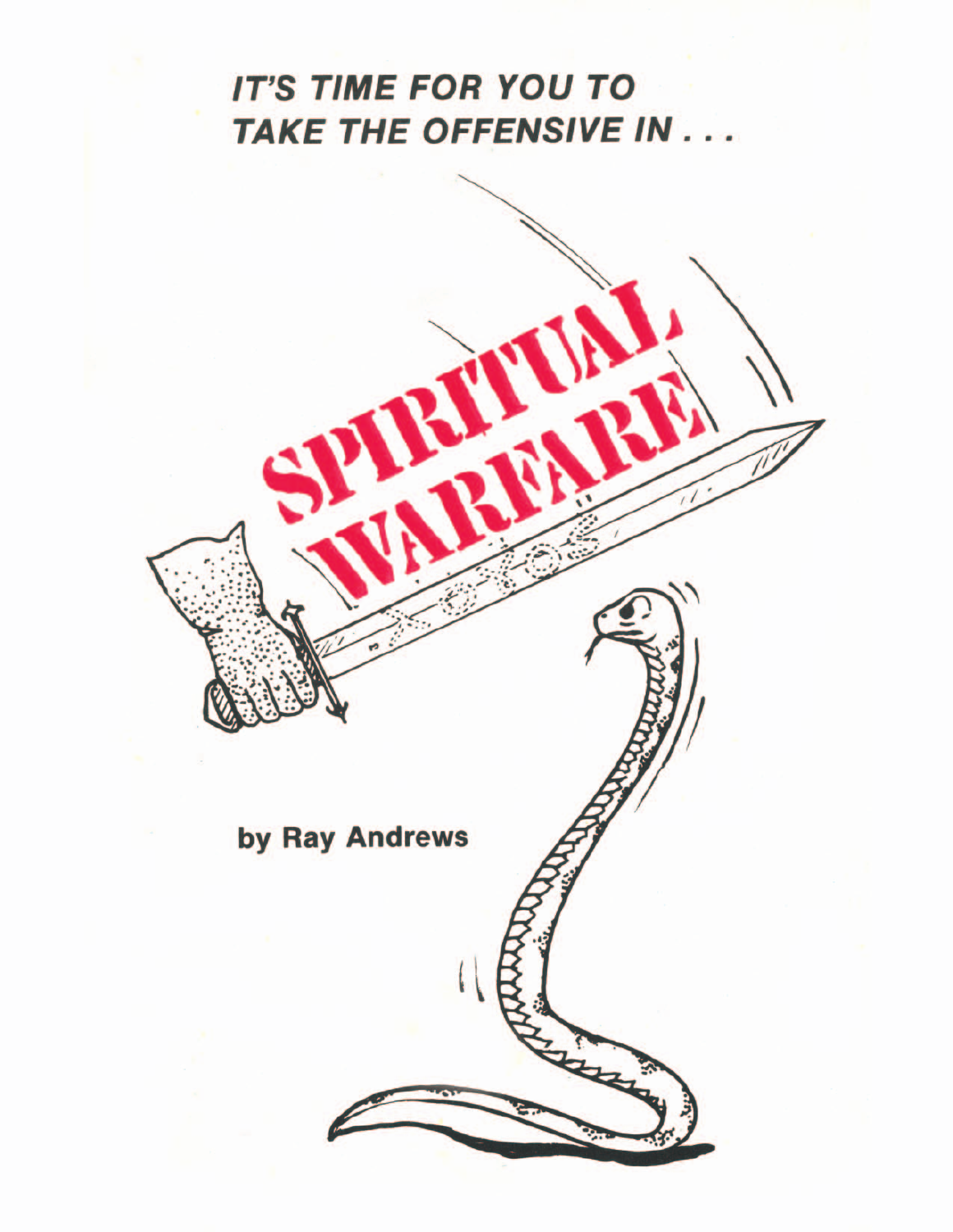#### ALL RIGHTS RESERVED

Old Testament scripture quotations, unless otherwise noted, are from the Amplified Old Testament, Copyright 1962, 1964, by Zondervan Publishing House, and are used by permission.

New Testament scripture quotations, unless otherwise noted, are from the Amplified New Testament, copyright The Lockman Foundation, 1954, 1958, and are used by permission.

Printed in U.S.A.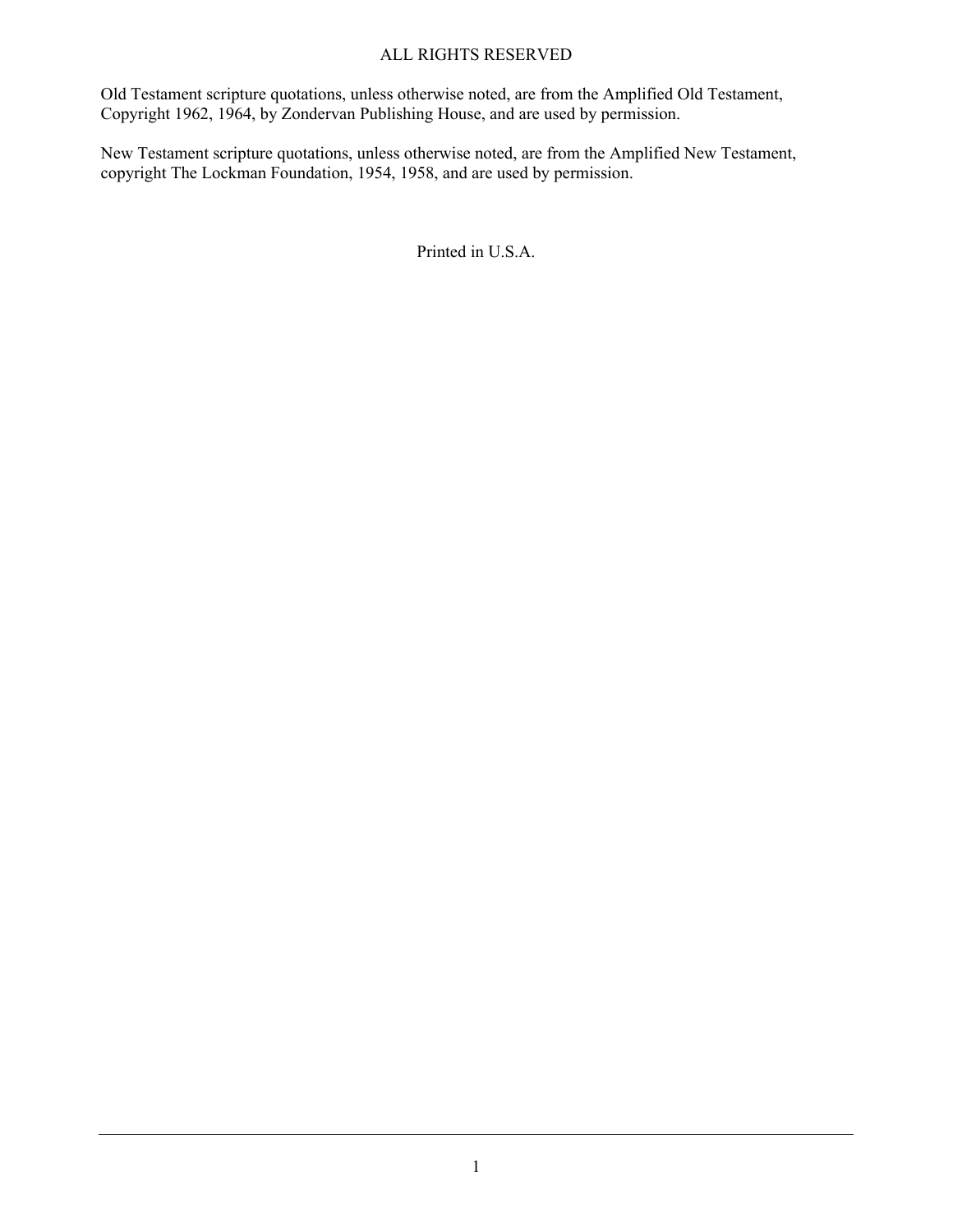Do you have bad habits that you can't seem to break? Are you suffering with illness, discomfort, or pain in your body? Are you troubled emotionally? Are you afraid, hurt, depressed, angry, sad, irritated, frustrated? Are you harassed by feelings of guilt, inferiority, resentment, or rejection? Do you find it hard to accept yourself or to get along with others? Are you unable to cope with certain situations? Is your mind plagued by certain kinds of thoughts – lust, bad memories, grudges, fantasies? Do you find it difficult to concentrate or to control and direct your thought processes? Is it hard for you to make decisions or to deal with reality? Do you have trouble going to sleep or waking up? Do you have bad dreams? Are you feeling the effects of stress, anxiety, and tension? Are you prone to accidents or mistakes?

 If any of these describe what is happening to you, then you are experiencing Spiritual Warfare. Perhaps you have tried to deal with your problems by seeking help in medicine psychology, exercise, yoga or other methods, only to find that these do not provide lasting solutions, nor do they deal with the root causes of your problems. This is because your problems originate in the spiritual realm, the invisible realm; everything originates there.

*"By faith we understand that the worlds were framed by the word of God, so that what we see was not made out of things which are visible."* (Hebrews 11:3). Science has confirmed this by demonstrating that solid matter is made up of atoms, which in turn are made up of sub-atomic particles that are invisible seen under the strongest microscope. There is more to reality than what you see, feel or experience with your senses; therefore you need to be aware of the reality of the spiritual realm in order to get help for your problems, and you must recognize that God alone can provide the answers you need. *"The weapons of our warfare are not physical, but they are mighty before God* 

- 5. John 10:10
- 6. Revelation 12:10
- 7. II Timothy 3:12
- 8. Mark 9:23
- 9. Hebrews 5:19, Mark 10:15, Matthew 11:25

#### *for the overthrow and destruction of strongholds."* (II Corinthians 10:4).

 God is not the only spiritual force at work in the universe; the devil also exists, and his aim is to destroy you. The devil, or "satan" as he is called in the Bible, is not a man in a red suit with horns and a pitchfork but rather a spirit who is actively at work in this world, producing everything evil and destructive. *"For we wrestle not against flesh and blood but against principalities, against powers, against the rulers of darkness in this world, against spiritual wickedness in high places***"** (Ephesians 6:12, KJV\*). Even though these spirit forces are invisible, they are just as real as things you can see. The Bible says that satan is the prince of the power of the air<sup>1</sup> and the god of this world<sup>2</sup>; he is always working against God and trying to keep people from coming to God. Not only is satan the father f all that is false<sup>3</sup> and the deceiver of all humanity<sup>4</sup>, he is the thief whose main purpose is to steal, kill and destroy<sup>5</sup>. Whenever you do something wrong, satan immediately brings it to God's attention<sup>6</sup>; and whenever you do what is pleasing to God, satan tries to stir up strife or persecution against you<sup>7</sup>. You are not going to be ignored by satan, so you must learn to fight back; if you don't, he will destroy you! If he can't damn your soul to hell, he will at least do all he can to make life miserable for you on earth.

 Knowing what satan is up to is half the battle, and God has promised in His word to give you the courage and strength you need to overcome whatever problems satan has thrown in your path. Even if your mind doesn't comprehend the reality of the spirit realm, or you have trouble believing in God, reach out to Him as best you know how and ask Him to help your unbelief<sup>8</sup>. He will help you; He will give you the answers you need as you seek Him with all your heart. God's word is the final authority, and it won't let you down whenever you accept it with faith like a child's<sup>9</sup>.

<sup>1.</sup> Ephesians 2:2

<sup>2.</sup> II Corinthians 4:4

<sup>3.</sup> John 8:44

<sup>4.</sup> Revelation 12:9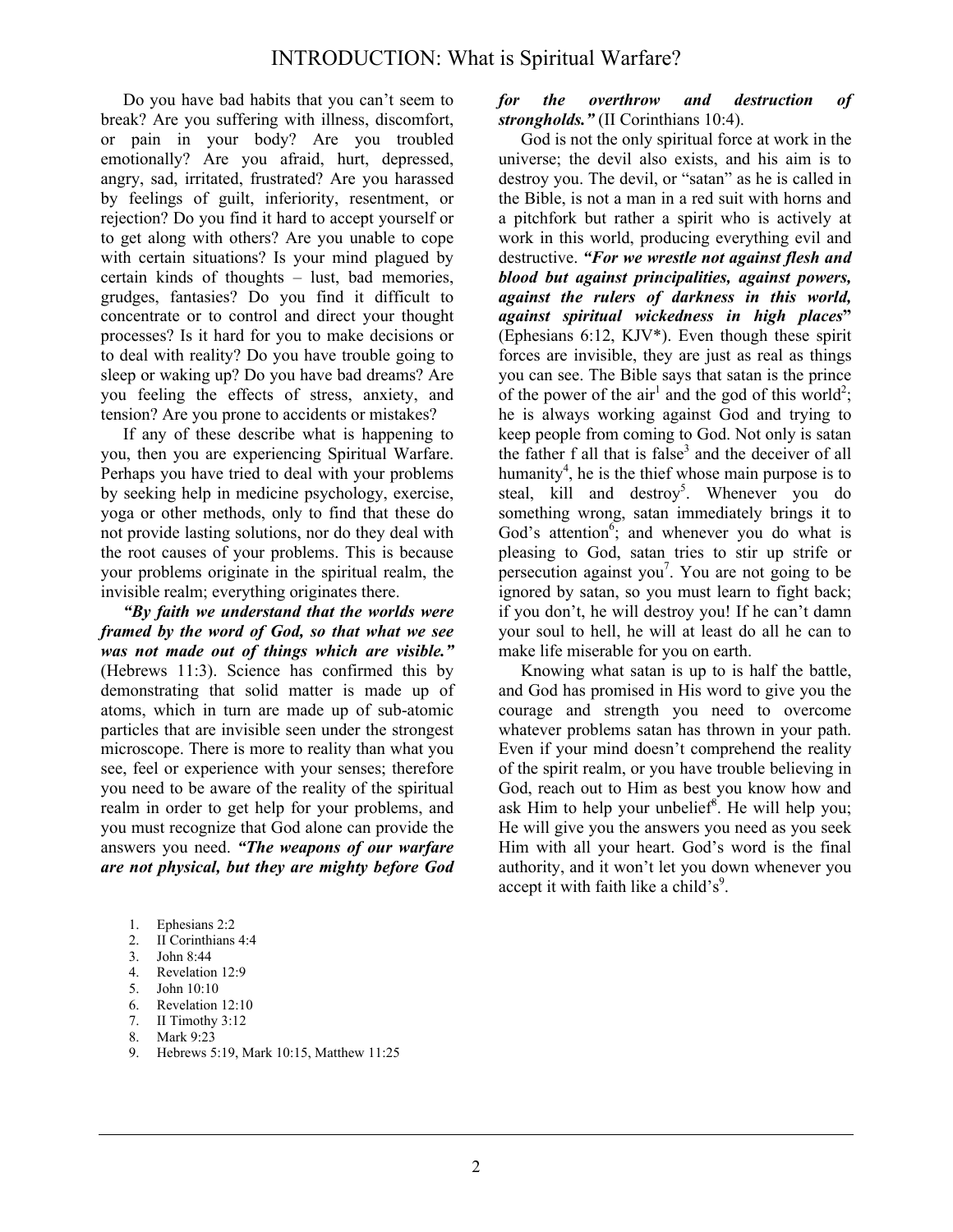#### The Origin of Evil

 If God is all good and satan is all evil, and God is more powerful than satan, why has there been so much destruction in the world? Could it be that God doesn't care what satan does? No, certainly a loving God would care when there is destruction, heartache, and evil. Then is evil allowed by God in order to fulfill His purposes, and are "good" and "evil" just concepts we have of the way things ought to be? No, God has shown us what is good<sup>10</sup>, and there's nothing good about evil, although God can bring about good even in evil situations. When God finished His work and said, "it is good," He meant what He said – it was good! He is a God of love and perfection, and His desire has always been to reflect His nature and character in the things He created. He formed the highest orders of His creatures – first the angels and then man – to share some of His powers, particularly the power to choose. God didn't want a universe full of robots; He wanted sons who would be like His onlybegotten son, Jesus, Who has been with Him throughout eternity $\mathbf{I}^{\mathrm{I}}$ .

 The best and brightest of God's angels was Lucifer (meaning "the light-bringer"), the chief angel of heaven. Like all the other angels, he was a spirit being whose job was to serve God and worship Him; the Bible tells us that he was perfect until he chose to rebel against  $God<sup>12</sup>$ . Why would he do such a thing? Because of *"the abundance of his commerce he was filled with lawlessness and violence, and he sinned…his heart was proud and lifted up because of his beauty; he corrupted his wisdom for the sake of his splendor"* (Ezekiel 28:1-17). Having the power to choose his actions and the ability to influence others (which was his "commerce"), Lucifer's God-given beauty and wisdom turned into pride and selfish ambition. *He said in his heart, "I will ascend to heaven; I will exalt my throne above the stars of God; I will sit* 

12 Ezekiel 28:14-15

*upon the mount of the assembly in the uttermost north; I will ascend above the heights of the clouds; I will make myself like the Most High."* (Isaiah 14:13-14). Because Lucifer had great influence in heaven, one-third of the angels sided with him in his revolt.

 Why didn't God just wipe satan and his angels out instead of giving them freedom to roam the universe? Because God is  $life<sup>14</sup>$ . He cannot and will not make anything return to nothingness. The only kind of destruction there can be with God is that which is brought about through the natural outcome of processes He has set in motion; even the hell of fire which will be satan's ultimate destination is "brought forth out of his own midst" – his own violence will be his ultimate destruction<sup>15</sup>. And since God is a God of justice<sup>16</sup>, He would not destroy satan and his angels for doing something they had the power (and had not been forbidden) to do. The final sentence was passed on satan when he condemned Jesus $^{17}$ . Jesus,  $\tilde{G}$ od's only-begotten son, was born as a man from a virgin mother; He lived a sinless life, died on a cross and rose again from the dead to buy mankind back from satan's control and to release us from the punishment that we were due. *"For this purpose the Son of God was manifested, that He might destroy the works of the devil."* (I John 3:8, KJV).

 Like the fallen angels, mankind came under satan's evil influence and took his stand against God. God is as just and fair with us as He was with satan; He has allowed us to choose whether we will serve Him or satan. God accepted the blood of Jesus as the sacrifice for our sins and the cure for our rebellion, providing that we accept it. By believing in our hearts that God raised Jesus from the dead, we are saved<sup>18</sup> from the punishment that is reserved for satan and his followers $^{19}$ .

19 Mathew 25:41

<sup>10</sup> Micah 6:8

<sup>11</sup> Ephesians 1:4-5; Ephesians 2:10

<sup>13</sup> Luke 10:18, Isaiah 14:12

<sup>14</sup> John 12:31

<sup>15</sup> Ezekiel 28:18

<sup>16</sup> Isaiah 30:18

<sup>17</sup> John12:31

<sup>18</sup> Romans 10:810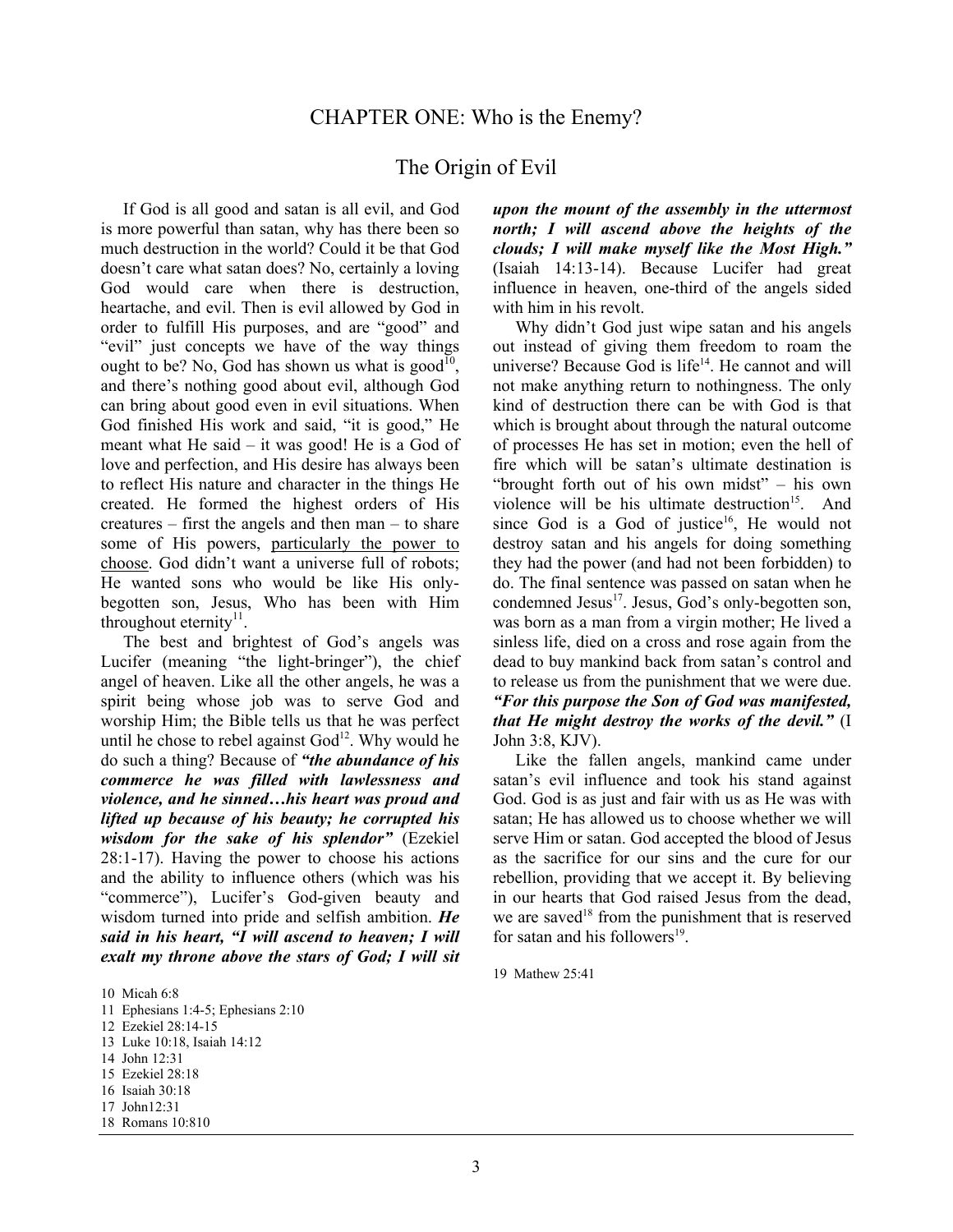Jesus is coming again to this earth to reign as King, but before He does, God will judge evil on the face of the earth in a seven-year chain of events known as "the Tribulation: or "The Day of the Lord." Those who are following satan at that time will die horrible deaths this world has ever known in a series of disasters that will literally change the face of this earth.<sup>20</sup> Those who have not sold out to satan by taking his mark<sup>21</sup> will cry out to God at that time; even though many will be martyred for their faith, God will accept their repentance. When the Tribulation is over, Jesus will return to set up the Kingdom of God on earth and rule for a thousand years, and finally there will be unlimited peace and prosperity. During this thousand years satan will be locked up so that he cannot influence the lives of men, except at the very end when he is released for a short time.<sup>22</sup> Then satan and all those who serve him, both men and angels, will be brought before God's throne to receive their punishment and will be thrown into the lake of fire to be tormented forever.<sup>23</sup>

 Although these facts are clearly set forth in the Bible and have been with us for a long time, satan still thinks he can carry out his plan to overthrow God's government, and God won't do anything to satan until the appointed time. Therefore, we still have to contend with him and not let him influence our lives. Jesus said in John 16:33, *"In the world you will have tribulation, trials, distress, and frustration, but be of good cheer for I have*  *overcome the world."* Jesus gave us power to control and restrain satan: He said that the gates of hell would not prevail against His church<sup>24</sup>, and if Jesus is your savior this promise applies to you! God promised to subdue all the spirit forces that fight against us, and He told you to *"rule, then, in the midst of your enemies."* (Ps. 110:1-2).

#### Satan Rules by Default

 If satan has been defeated, and God has given Christians power over  $\lim^{25}$  why then has he been able to do what he has all these years? Because Christians didn't believe in the reality of satan, or else they didn't know what power they actually had over him. Many times they were afraid to use that power, because they had made too many compromises with him in their lives. God said in Hosea 4:6 "My people are destroyed for their lack of knowledge." The knowledge He referred to here is not intellectual or scientific, but spiritual – the knowledge of what is going on in the realm of the spirit, the on-material realm. This knowledge is absolutely essential in order to keep from being overpowered by satan. Just as he tried to stop Jesus from carrying out Gods plan, satan will try everything he can to stop you if you've made a serious commitment to do the will of God. So now we are ready to begin our examination of how he does this and what we can do about it.

- 20 For example, see Revelation 6
- 21 Revelation 13:16-18
- 22 Revelation 20:2-3,7-9<br>23 Revelation 20:10
- Revelation 20:10
- 24 Matthew 16:18
- 25 Luke 10:19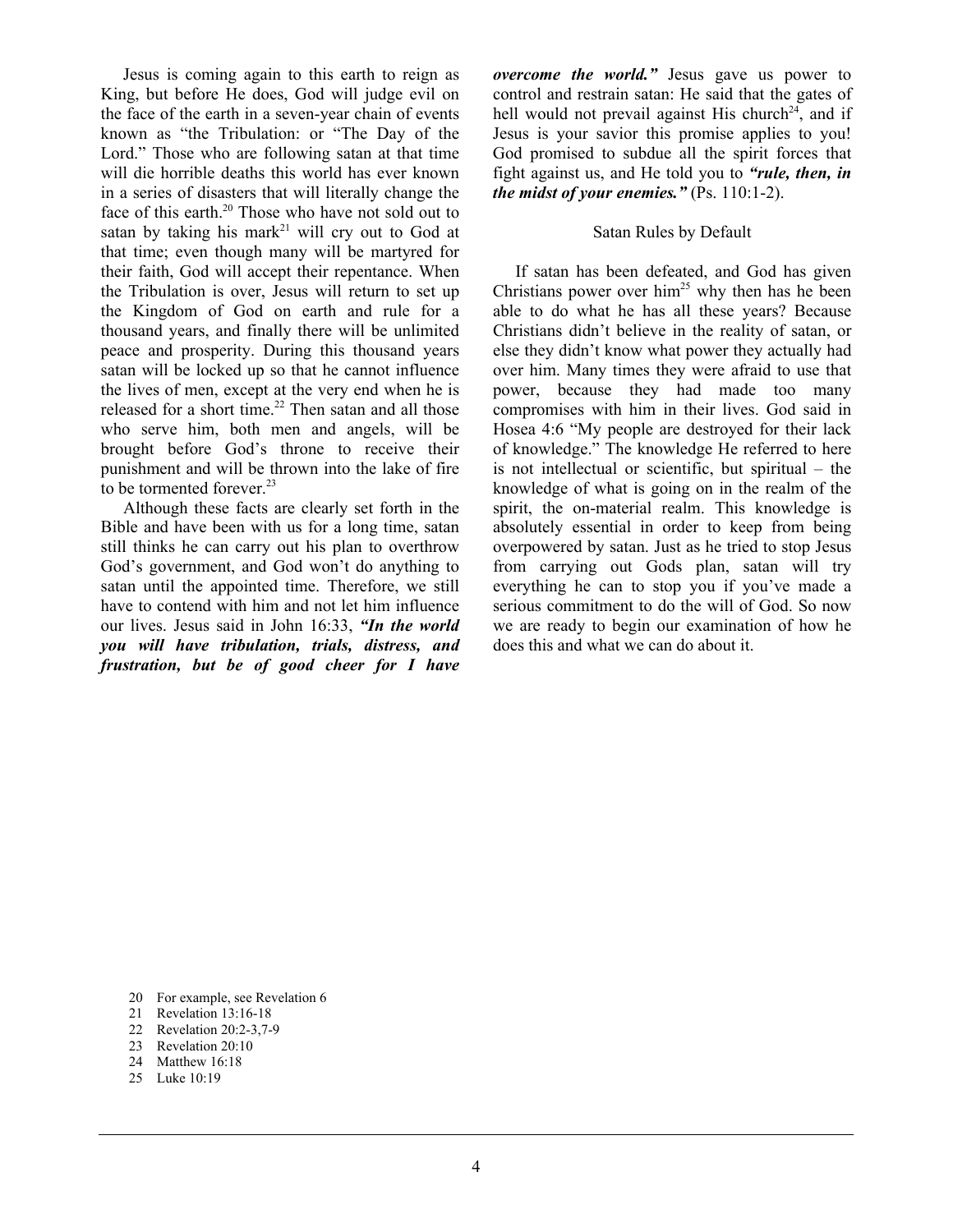## Mental Suggestions

 The most common method of attach satan uses against you is the one he used against Adam and Eve – mental suggestions. As a result of Adam and Eve's sin, all mankind inherited the same tendency to fall into satan's temptations.<sup>26</sup> Because people are earthly-minded by nature, $27 \text{ ungodly thought}$  come naturally to a person's mind; most people don't even recognize that these thoughts are placed there by satan. Thoughts from satan come in the form of *"imaginations, arguments, theories, reasonings, and every proud and lofty thing that sets itself up against the true knowledge of God."* ( Corinthians 10:5) The true knowledge of God is the knowledge that He is God, His word is true, and He loves you! Any thought that is contrary to God's word – impure, unreal, unloving, selfish – is from satan. By continually putting these kinds of thoughts in your mind, satan tries to keep your attention centered on people, things, situations and yourself instead of God and His word. The more you accept his thoughts, the more you will experience hate, fear, worry, guilt, self-pity, depression, doubt, lust and anger, and the less you will be able to receive the good things God has for you. Often satan twists words and actions of other people to make his arguments more convincing. Your mind is the primary battleground in your war with satan. If you let him get the vest of you there, you'll have a more difficult time fighting off fleshly temptations, emotional upsets, sickness, accidents, and other physical attacks. The way to overcome satan's mental suggestions is to counter them with what the word of God says, which we will discuss more fully in Chapter 5. But now let's look at an even broader area of satan's influence that can affect not only your thoughts but also what you experience in the natural world.

#### Trying Circumstances

 God originally gave mankind complete authority over the earth and all that was in  $it^{28}$ ; in God's original plan there was nothing in creation that man couldn't handle. Before Adam and Eve disobeyed

28 Genesis 1:26, 28

God and ate of the fruit of the tree of knowledge of good and evil, they knew nothing of evil, trouble, sickness or calamity – they were innocent. But they followed Satan's advice and disobeyed God's command, so they lost their authority to rule the earth; mankind became subject to death, disease, poverty, pain and any other distressing conditions satan could use to beat us down. God didn't leave us helpless; He promises us that no temptation or trial is beyond our power to resist, and He always provides a way through or out of every one of them.<sup>29</sup>

 Being attacked by satan is a normal part of everyday life because *"satan roams around like a lion roaring in fierce hunger, seeking someone to seize upon and devour."* (1 Peter 5:8) God restricts satan's attacks against us according to our degree of accountability and our power to endure; otherwise, satan would have destroyed all mankind long ago. Once we receive the word of God and find out what satan is up to, we then must accept the personal responsibility of resisting him and not letting him get by with what he normally does. When a person knows who satan is and learns that he has power over him through the name of Jesus, the conflict becomes much more serious. This is the reason why any people have a hard time after they make a commitment to Jesus Christ. When a person has the power to resist satan and fails to do so, satan will come in and manipulate circumstances in his life. Ultimately satan wants total control of a person, a condition referred to as "demonic possession." Short of that, however, satan usually works on people by weighing them down with problems. Most people don't think there is anything that can be done about their troubles and simply accept them as part of life, not realizing that satan is the one to blame. Some people have heard religious saying that God puts troubles on people to teach them a lesson. This is error; God has said that He wants us to *"prosper and be in health even as our soul prospers*" (3 John 2 KJV). James 1:17 clearly indicates that only good and perfect gifts come from God.

<sup>26</sup> Romans 5:12

<sup>27</sup> I Corinthians 15:48

<sup>29</sup> I Corinthians 10:13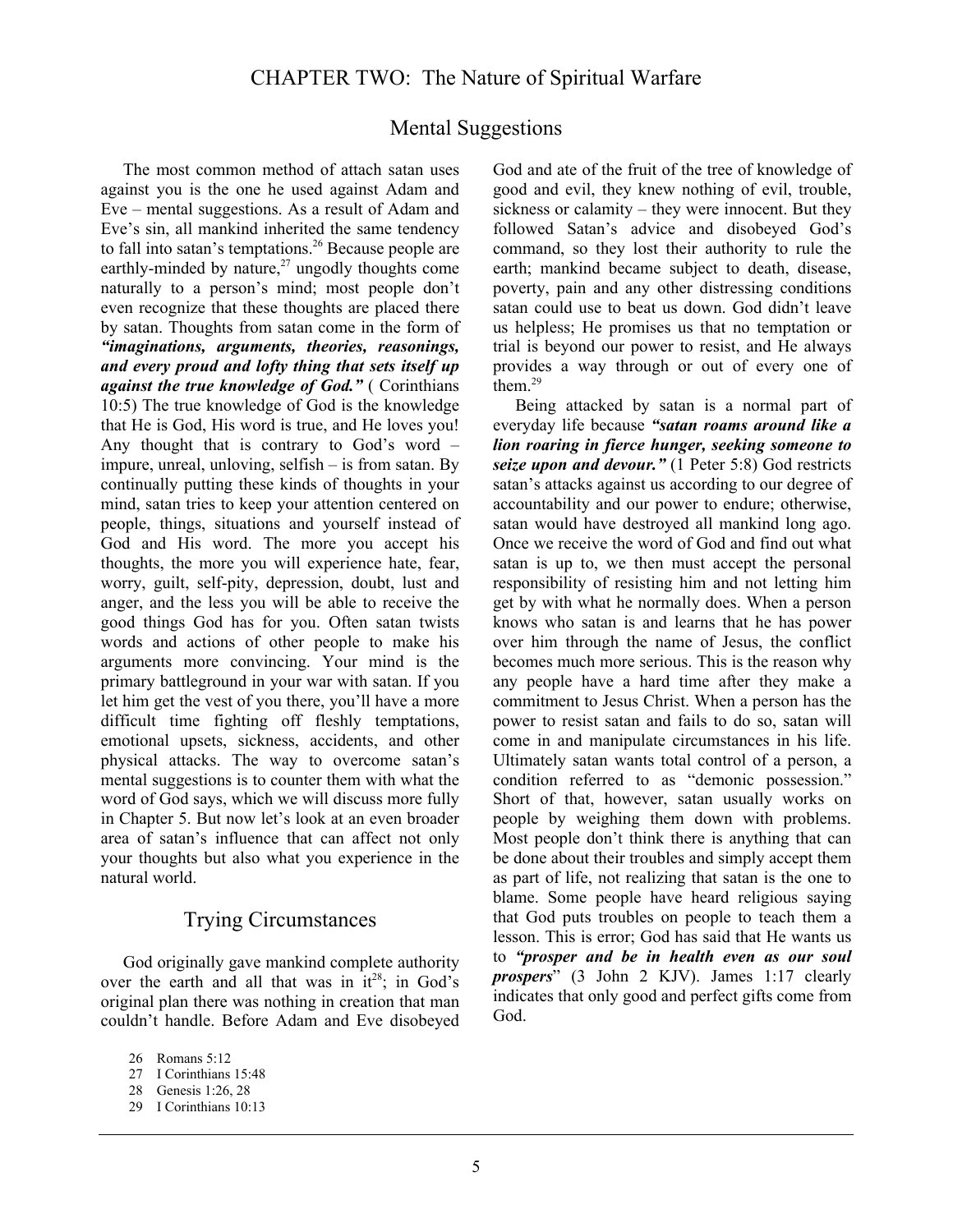Negative thoughts, bad luck and trouble are not the only things satan has to offer; some of his offers are very appealing to the flesh. Eve believed satan's lie and at the forbidden fruit because it looked good and she wanted it.<sup>30</sup> Likewise satan stimulates our fleshly appetites and desires so that we will listen to and obey him by seeking to please ourselves rather than seeking to please God by listening to and obeying Him. This is the nature of fallen mankind, as Ephesians 2:1-3 says: *"And you God made alive, when you were dead, slain by your trespasses and sins n which at one time you walked habitually. You were following the course and fashion of this world, were under the sway and tendency of this present age, following the prince of the power of the air. You were obedient to him and were under his control, the demon spirit that still constantly works in the sons of disobedience – the careless, the rebellious an the unbelieving, who go against the purposes of God. Among these we a well as you once lived and conducted ourselves in the passions of our flesh – our cravings dictated by our senses and dark imaginings."* The flesh nature within people produces greed and selfishness, which leads to fighting and other interpersonal problems. *"What leads to strife and how do conflicts originate among you? Do they not arise from your sensual desires that are ever warring in your bodily members?"* (James 4:1) *"Wherever there is strife, jealousy, envy, contention, rivalry, and selfish ambition there will also be confusion, unrest, disharmony, rebellion, and all sorts of evil and vile practices."* (James 3:16) Indulging selfish desires and appetites causes people to have problems not only with others but also with themselves, physically, financially, emotionally, and mentally as well as spiritually. Every person has a battle with "self," whether it is in the area of feelings, attitudes, habits, or just that voice within that is always demanding gratification.

 The desires of the old nature – lust, greed, covetousness, and all forms of selfishness – cause people to sin. Sin is a thought, word, or deed

- 31 I John 3:4
- 32 James 4:17
- 33 Romans 6:23
- 34 Matthew 5:48
- 35 I John 3:9-10
- 36 Matthew 6:33

contrary to God's ways; $31$  it is not only doing what is wrong but not doing what is right.<sup>32</sup> "Every person is tempted when he is drawn away, enticed and baited by his own evil desire Then the evil desire when it has conceived gives birth to sin, and sin when it is fully matured brings forth death. (James 1:14-15) Sin is the reason people die. $33$  God wants to perfect us so that we will stop sinning and stop dying – to be perfect even as our Father in heaven is perfect. <sup>34</sup> This is accomplished only as we believe the word of God and apply it to our lives, letting it change us. A Christian won't deliberately and habitually practice  $sin<sup>35</sup>$  if he gets tripped up in sin he will know he has and won't feel good about it because the Holy Spirit lets him know when he heeds to repent. Also, when Christians sin, satan has an excuse to put guilt and condemnation on them and lock their prayers from being answered.

#### Victory Through Commitment

 So far we have given a very brief description of the ways in which satan operates; we have hardly begun to describe his ruthlessness and cruelty or the heartache and destruction he causes. Even the smallest problem can turn into a major one if it isn't dealt with by using spiritual weapons. The key to having victory over satan and his demonic forces is not your natural ability or strength but your commitment to the Lord Jesus Christ. Anything that comes between you and God is something satan can use against you. Once you make the decision to walk with God, you must keep your eyes on Jesus and seek first His kingdom and righteousness.<sup>36</sup> People can fail you, but Jesus never fails. He loved you while you were sill a sinner, and He died for you, and He is still interceding for you at the Throne of God. Because of Jesus' death on the cross you can win all the battles in your life – He gave His life as a guarantee.

<sup>30</sup> Genesis 3:6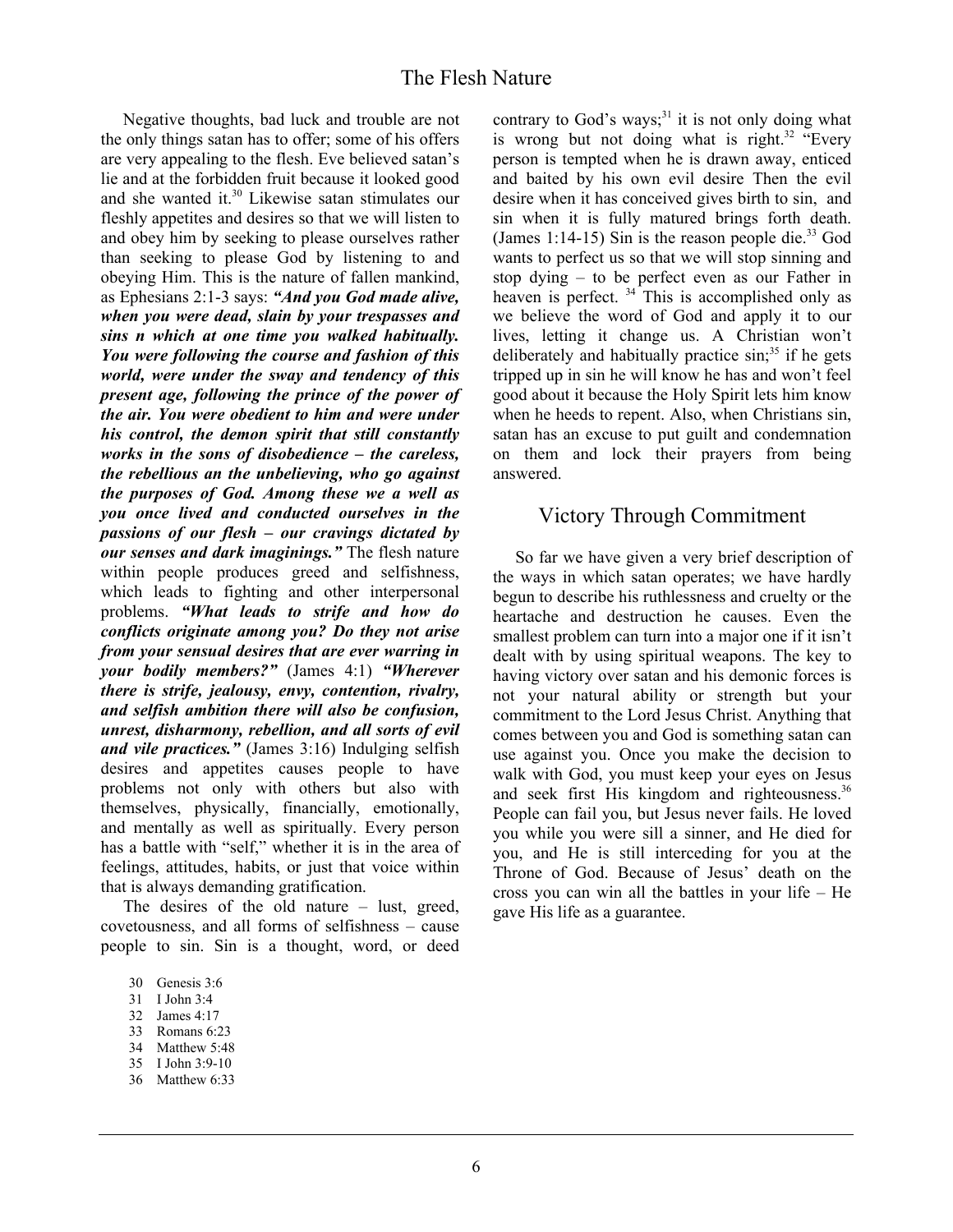Before you received Jesus as your savior, you were satan's property; he controlled you by planting thoughts in your mind, stirring up desires in your flesh, and manipulating circumstances around you. Your sins separated you from God; you had *"no knowledge of or right in God's agreements, His covenants. And you had no hope – no promise; you were in the world without God."* (Ephesians 2:12) When you receive Jesus in your heart, you no longer belong to satan but to God, giving you the authority He has over satan and demonic forces. $37$ Jesus will help you overcome every problem if you will accept His Word and live by it. As you order your life by the Word of God, your faith is strengthened so that you can stand up and fight satan. *"If God be for us, who can be against us? Who can be our foe, if God is on our side? He who did not withhold or spare His own Son but gave Him up for us all, will He not also with Him freely and graciously give us all things?...We are more*  *than conquerors and gain a surpassing victory through Him who loved us."* (Romans 8:31-32, 37) Jesus won this victory for us when He died on the Cross. This means more than just not having to go to Hell; it means we can be free from satan's torment in this life here and now. *"The Spirit of the Lord God is upon Me, because the Lord has anointed Me to preach the gospel to the meek, the poor and the afflicted; He has sent Me to heal the brokenhearted, to proclaim liberty to the captives, and the opening of the prison and of the eyes to those who are bound; to proclaim the acceptable year of the Lord; to comfort all who mourn; to give them an ornament of beauty instead of ashes, the oil of joy for mourning, the garment of praise instead of a heavy, burdened and failing spirit; that they may be called oaks of righteousness, the planting of the Lord, that He may be glorified."* (Isaiah 61:1-3)

37 Matthew 28:18, Luke 10:19, Matthew 10:1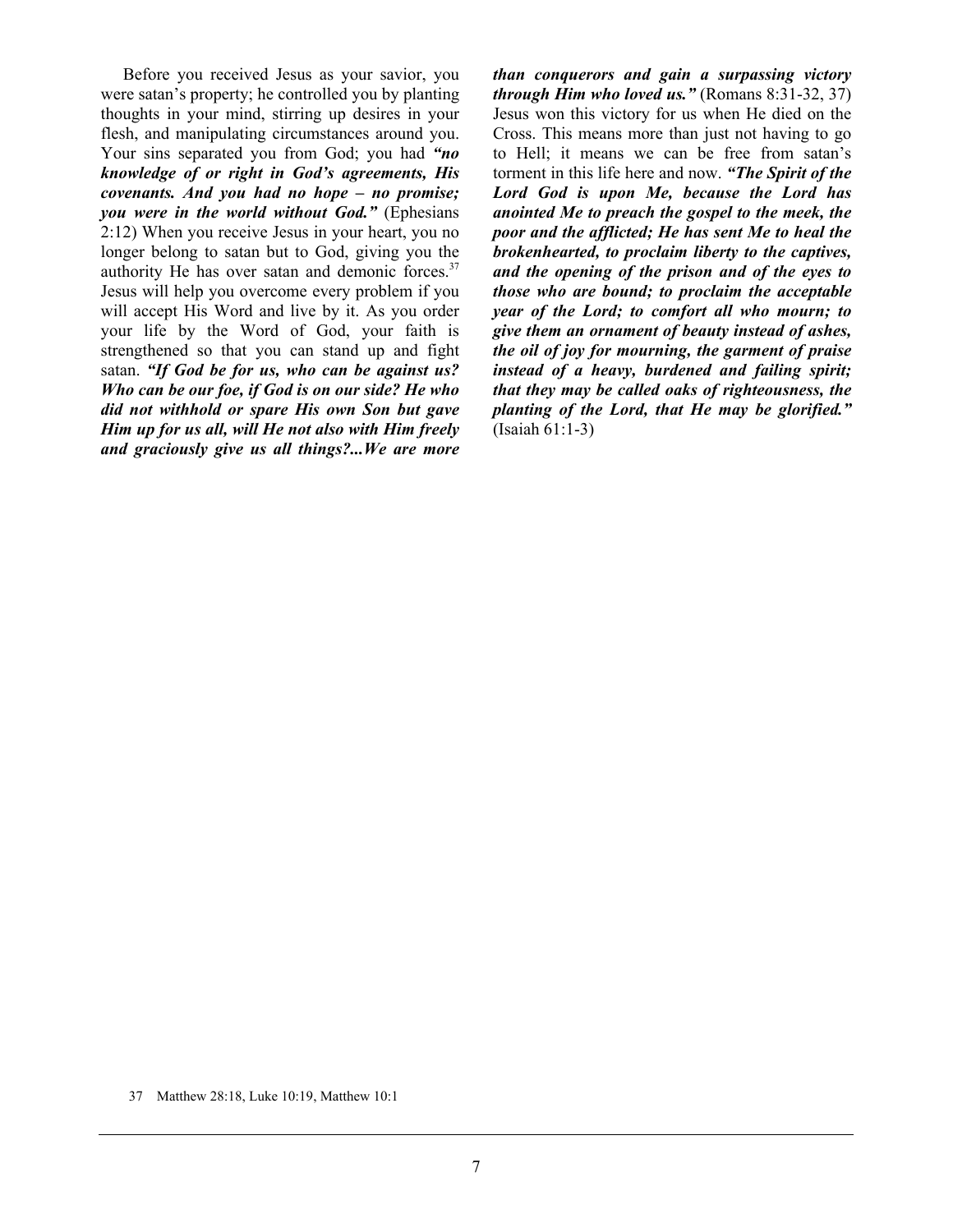## CHAPTER THREE: Satan's Legal Right to Attack

 If humanity were not falling short of what God required, satan would have no right to attack us. God set forth laws, both natural and spiritual, to govern the universe. Also, God gave Moses "the Law" at Mt. Sinai to teach His people how to recognize and deal with sin, as well as to discourage any disobedience by warning of the consequences that would result; these are the "curses of the Law." What God has declared "unlawful" is always something that would harm us if we did it, and the results of the curses of the Law are simply the natural outcome of breaking God's laws. Because satan is the instigator of sin, he uses the curses to bring destruction against the human race by demanding that God enforce His commands. Curses come not just upon the one who sinned but also his offspring,<sup>38</sup> due to the natural law that says everything reproduces according to its own kind, having the seed of the next generation within itself.39 Children inherit certain physical and psychological characteristics from their parents. This is true in the spirit realm also: tendencies toward certain sins and shortcomings are also passed on from one generation to the next. Likewise, the effects of a curse are passed down through in heritance; this includes such things as deformities, handicaps, retardation, mental and physical illness, bad habits, addictions, negative personality traits, inabilities emotional problems, excesses and extremes, compulsions, obsessions, weaknesses, tendencies toward accidents or anything else bad that can happen to a person. God has a remedy for this: Jesus bore all the curses for us in His body on the cross and set us free and from their results.40 However, this didn't happen "automatically" the moment you got saved; satan is a "nit-picker," and he knows that it takes faith in order to receive anything from God.<sup>41</sup> A person can have faith that Jesus has saved him from having to go to hell for his sins but still not know that Jesus bore the effects of curses inherited from his ancestors. Even though God forgives and washes away a person's sins when he accepts Jesus as his Savior, satan doesn't cease his attacks in that person's life until the person starts to exercise his faith in that area. In other words, being born again doesn't automatically insure you against sickness, poverty, failure, accidents, or any other problem. If you want to be free from the effects of curses inherited through your family lie, you must exercise faith and pray specifically for God to remove these problems from your life.

 The following is a list of some specific sins that bring a curse and some of he effects of those curses:

#### Curses of the Law

| Curse of death from being a wizard, a medium, having a familiar spirit                                      |
|-------------------------------------------------------------------------------------------------------------|
| Curse of being cut off from the atonement from seeking help from the occult                                 |
| Curse of damaged testicles or being a eunuch, curse of illegitimacy, curse of<br><b>Ammonite or Moabite</b> |
| Curse from idolatry                                                                                         |
| Curse of Gad (fortune) and Meni (destiny)                                                                   |
| Curse of Adad – idolatry, false religion                                                                    |
| Curse of guilt and death from dishonoring parents                                                           |
| Curse from moving neighbor's landmark                                                                       |
| Curse from misleading the blind (Micah $3:1-7$ )                                                            |
| Curse from doing injustice (Proverbs 28:27)                                                                 |
| Curses from incest (Leviticus 20:11, 12, 17-21)                                                             |
| Curse from having sex with animals                                                                          |
| Curse from having sex with menstruating women                                                               |
| Curse of having no children from having sex with a brother's wife                                           |
| Curse from homosexuality                                                                                    |
|                                                                                                             |

<sup>38</sup> Deuteronomy 5:9, Exodus 20:5

- 40 Galatians 3:13, Colossians 2:14-15
- 41 Hebrews 11:6

<sup>39</sup> Genesis 1:11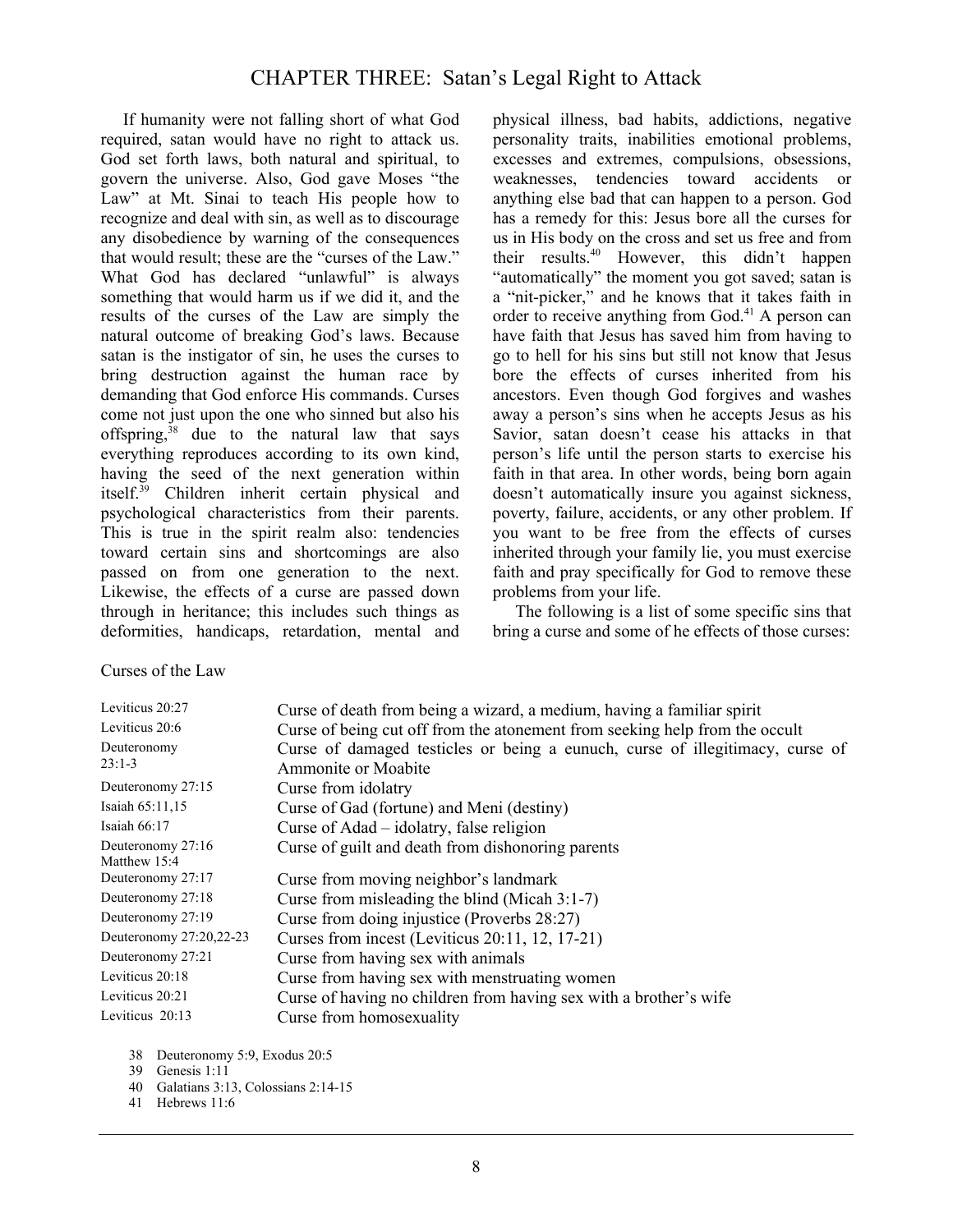| Leviticus 20:10      | Curse from adultery                                                                |
|----------------------|------------------------------------------------------------------------------------|
| Jeremiah 5:8         | Curse of a stud and stallion - lust and adultery                                   |
| Deuteronomy 27;24    | Curse from secret murder – hatred (Matthew 5:21,22)                                |
| Genesis 4:11,12      | Curse of a vagabond, non-productive - from murder                                  |
| Deuteronomy 27:25    | Curse from bribery to murder                                                       |
| Deuteronomy 27;26    | Curse from disobedience to the Word of God                                         |
| Leviticus 20:2-5     | Curse of Molech – sacrificing children to idols                                    |
| Numbers 5:12-28      | Curse of barrenness, swelling, overweight, thigh falling away from jealousy and    |
|                      | suspicion                                                                          |
| Genesis 3:16         | Curse on women: suffering in pregnancy and pain in childbearing                    |
| Genesis 3:17-19      | Adam's curse from obeying his wife instead of God: working in toil and sorrow in   |
|                      | sweat of brow                                                                      |
| Ezekiel 7:18         | Curse of baldness, horror, dismay and shame                                        |
| Romans 11:8-10       | Curse of stupor, spiritual blindness                                               |
| Deuteronomy 11:28    | Curse of idolatry and disobedience                                                 |
| Jeremiah 48:10       | Curse from slackness and indifference in doing the work of the Lord (Judges 5:23)  |
| Malachi 3:8,9        | Curse from withholding tithes and not giving to the Lord's work                    |
| Micah 6:10-16        | Curse from false balances, lying, wickedness                                       |
| Zechariah 5:3,4      | Curse from thievery, false swearing                                                |
| Proverbs 3:33        | Curse on the house of the wicked                                                   |
| Proverbs 28:27       | Curse from not helping the poor                                                    |
| Malachi 2:2          | Curse from not listening to and glorifying God                                     |
| Malachi 1:14         | Curse from deception, not keeping vows to God                                      |
| Micah $2:1-3$        | Curse of not walking uprightly from devising iniquities on one's bed, coveting,    |
|                      | oppression                                                                         |
| Micah 3:1-7          | Curse of no vision, shame, blushing, being confounded from prophesying falsely     |
| II Peter 2:14        | Curse from spiritual harlotry: insatiable, beguiling, covetousness                 |
| Malachi 2:8-9        | Curse from corrupt ministry of the Word, showing favoritism                        |
| Malachi 4:6          | Curse of destruction of family priesthood: estranged parents and rebellious        |
|                      | children                                                                           |
| II Kings 9:22-37     | Curse of Jezebel – fornication, witchcraft, treachery, manipulation (especially by |
|                      | women)                                                                             |
| I Kings 21:19-29     | Curse of Ahab from idolatry, selling out to evil (especially when incited by       |
|                      | women)                                                                             |
| Numbers 24:9         | Curse from cursing any of God's people                                             |
| Jeremiah 17:5,6      | Curse from trusting in man and the system                                          |
| Proverbs 17:11       | Curse of an evil man                                                               |
| Proverbs 23:21       | Curse from self-indulgence, laziness, gluttony                                     |
| Proverbs 28:7        | Curse of bringing shame on parents from associating with gluttons, carousers and   |
|                      | extravagant people                                                                 |
| Psalms 119:21        | Curse from pride and arrogance                                                     |
| Deuteronomy 28:15-68 | Curses from not listening to God's voice                                           |
| Jeremiah 50:21       | Curse of Merathaim – double rebellion and bitterness, defiance                     |
| I Samuel 25          | Curse from not recognizing God and repaying evil for good                          |
| Judges 3:5-10        | Curse of Chushan-rishaathaim – doubly wicked                                       |
| Isaiah 33:1          | Curse of the destroyer (Matthew 26:52)                                             |
| Genesis 9:25         | Curses of slavery from exposing father's nakedness                                 |
|                      |                                                                                    |

 These are not the only sins that bring a curse. Doing anything God warns us not to do opens a door for satan to come in and attack. Curses tend to become more and more ingrained in family lines as time goes on. As a whole, people in the world today are having more problems than ever before, and this will continue to get worse as sin continues to be more open and flagrant.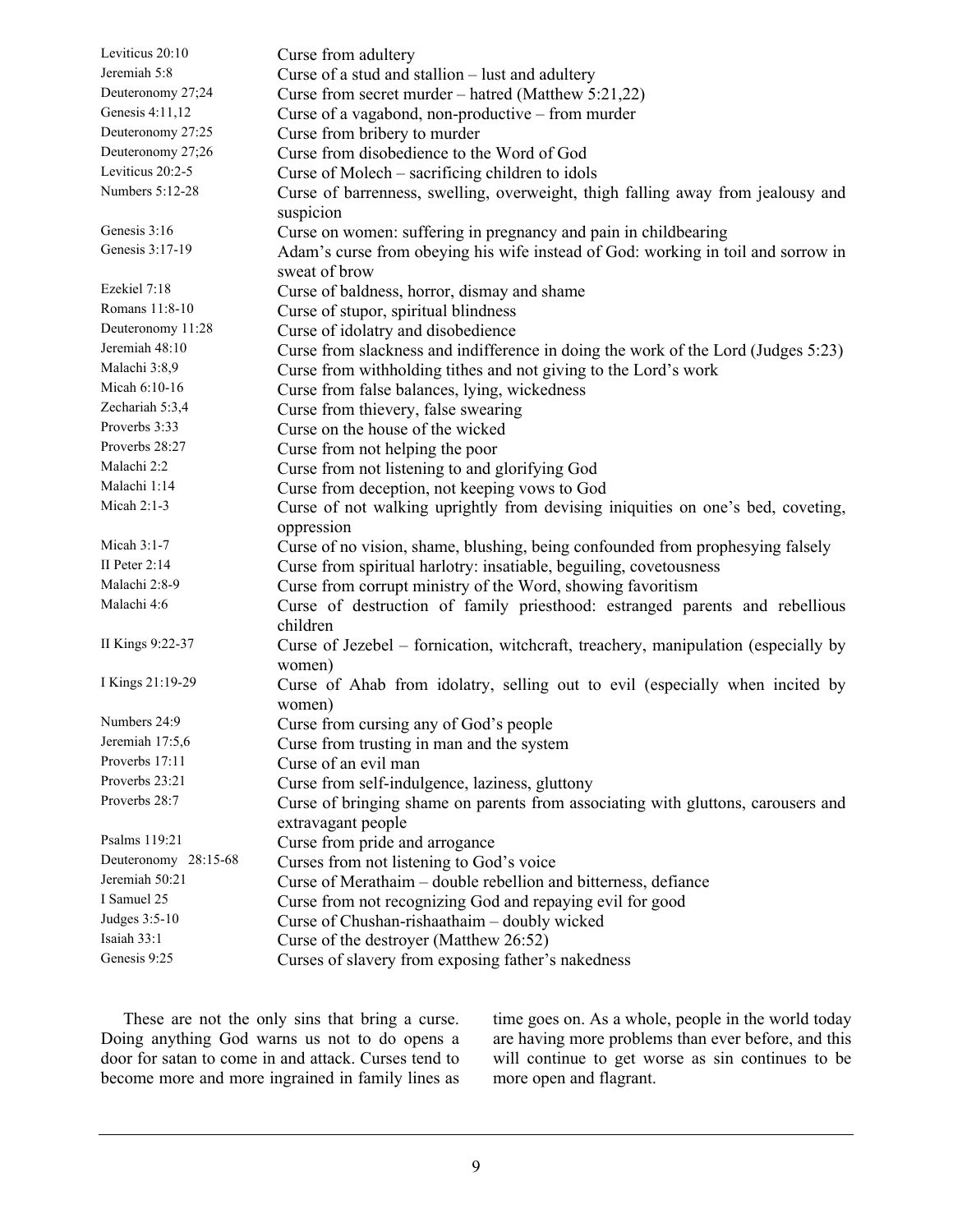## CHAPTER FOUR: Demons and how They Enter

 In the previous chapter we saw how sin gives satan a "legal right" to attack people. But how exactly does he bring about his evil work? Through the operation of demon spirits. These spirits fell along with Lucifer when he rebelled against God and was expelled from heaven. Demons can influence a person from the outside, or they can take up residence in his body causing sin, sickness and various kinds of physical, mental and emotional problems. They can live in animals too, $42$  though they prefer people. Some demons, "Poltergeist spirits," can even manipulate inanimate objects. The Bible speaks of demons as individual entities with definite personalities, such as:

| a)           | unclean                      | (Mark 1:23)                                                                                                                                                                                      |
|--------------|------------------------------|--------------------------------------------------------------------------------------------------------------------------------------------------------------------------------------------------|
| b)           | lying                        | (Acts : 1-11, 2 Chronicles 18:21)                                                                                                                                                                |
| C)           | error                        | (1 John 4:6, 2 Thessalonians 2:10-11 Note: in this reference, like the one in 2 Chronicles,<br>God didn't cause people to err but simply let them suffer the consequences of refusing the truth) |
| d)           | antichrist                   | $(1$ John 4:3)                                                                                                                                                                                   |
| e)           | stupor                       | (Romans 11:7-8)                                                                                                                                                                                  |
| f)           | deaf and dumb                | (Mark 9:25)                                                                                                                                                                                      |
| g)           | leviathan, ruler<br>of pride | (Job 41, Isaiah 27:1)                                                                                                                                                                            |
| h)           | legion                       | (Mark 5:8-9)                                                                                                                                                                                     |
| $\ddot{i}$   | fear                         | $(2$ Timothy 1:7)                                                                                                                                                                                |
| j)           | slavery                      | (Romans 8:15)                                                                                                                                                                                    |
| $\bf k$      | infirmity                    | $(Luke 13:11-16)$                                                                                                                                                                                |
| $\mathbf{I}$ | divination                   | (Acts 16:16)                                                                                                                                                                                     |

Every disease, misfortune, deformity, perversion, sin, false doctrine, and any other evil is brought about by demons whose job it is to manifest that particular thing. Besides "foot soldiers" there are "prince demons" in higher echelons of satan's army, such as the princes of Persia and Greece mentioned in Daniel 10:13, 20, who arrange and assign "dirty work" to subordinates.

# The Opening of Doors to Demons: Evil Associations, The World, The Occult

 Besides curses, there are other "open doors" through which demons can enter a person's life. Careless association with corrupting influences opens a person to demonic activity. *"Do not be deceived and misled! Evil companionships, communion and associations corrupt and deprave good manners and character."* (I Corinthians 15:33) Any relationships or social activity that is not centered on the Lord Jesus Christ can be an open door for satan if it is entered into without His

approval. Therefore 2 Corinthians 6:14 commands us, *"do not be unequally yoked up with unbelievers – do not make mismated alliances with them or come under a different yoke with them inconsistent with your faith."* Examples of yokes are marriages, friendships, business partnerships, and memberships in clubs, fraternal organizations, and Masonic lodges. Some groups requires members to take oaths or make pledges, which the word of God says not to do.<sup>43</sup> These things can hold a person in bondage because *"you are snared with the words of your lips."* (Proverbs 6:2) Organizations of this sort often command secrecy, which is contrary to God's says.<sup>44</sup>

 The world systems provide open doors for satan, since he is presently ruler of this world and his spirits are actively at work shaping public opinions and attitudes through the arts, media, education, entertainment, business and advertising. Humanism, the belief that "man is his own god," is the dominant philosophy of the world today. Many

<sup>42</sup> Mark 5:12-13

<sup>43</sup> Matthew 5:33-37, James 5:12

<sup>44</sup> John 18:20, Matthew 10:26—27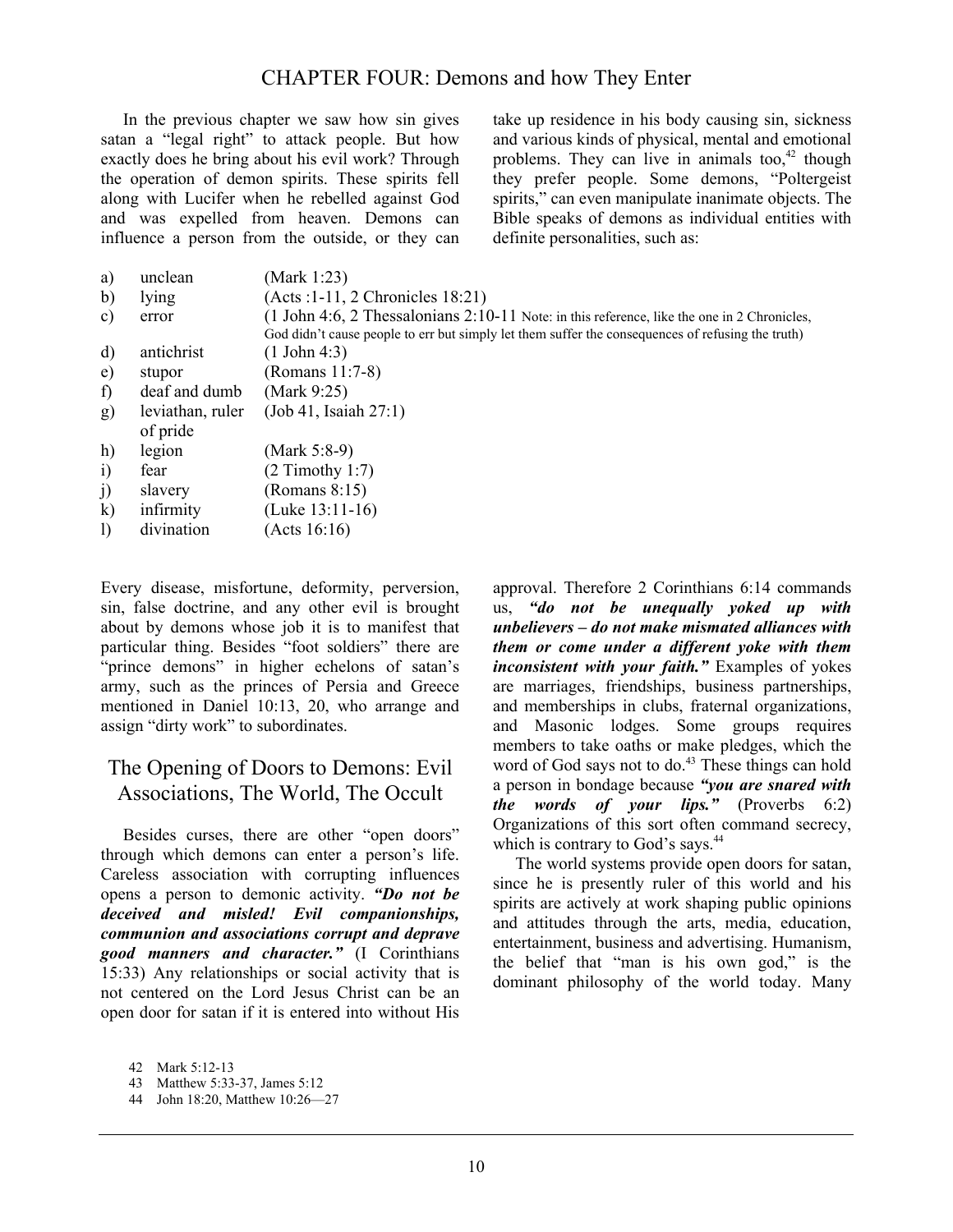people think of humanism as being simply an interest in the welfare of humanity, when, in fact, it is an anti-Christian religion. Anything that exalts man and ignore Jesus Christ is from satan, because *"satan does not have a mind intent on promoting what God wills, but what pleases men."* (Mark 8:33) The practice of witchcraft, magic, and other occult "arts" is widespread today, and many subtle forms of this, such as mind control and psychology, are widely used to control and influence human behavior. Christians don't need to be fearful of satanic influences in the world, but we still must be *"wise as serpents though harmless as doves"*45 in our dealings with the world. Jesus prayed that we be kept safe from the evil in the world, not that we should be protected from exposure to it.<sup>46</sup> The world influences people mainly through the mind; therefore, guard your thoughts when you read, listen to music, watch TV, or give attention to anything in this world. *"Be careful what you are hearing. The measure of thought and study you give to the truth you hear will be the measure of virtue and knowledge that comes back to you. "*(Mark 4:24). Paying attention to that which is not pleasing to God exposes you to demonic influences.

 Another open door for demons is occult involvement, either by being involved yourself or by someone else using it against you. Some examples of occult practices are hexes, spells, charms, astral projections, plans and assignments, vexes, voodoo, conspiracies, incantations, love potions, jinxes, conjurations, mind control, witchcraft, magic, ESP and other psychic phenomena, as well a "cross-prayers" (prayers of another person that are contrary to God's will or that seek to interfere with that person's freedom to choose). Not all occult practices appear evil on the surface; some are so commonplace that they aren't taken seriously, such as superstitions. Words are usually the vehicle through which occult powers operate; any derogatory, abusive, unkind, or negative speech is a curse which satan can use. Curses will inevitably come back on the one speaking them<sup>47</sup> – this is a spiritual law. If satan has no place in you he has no power over you;<sup>48</sup> no occult practice can work against a person walking uprightly before God. If, however, you have opened up to satan, then you are vulnerable to occult practices coming against you.

## Soul Ties

 Another open door to demonic activity is something called a "soul tie." In I Corinthians 6:16 we read that even in a relationship as uncaring as that between a man and a prostitute, a psychic bond is created between the two people. Mention is also made in Genesis 34:3 of a sexual soul tie between Shechem and Dinah, and in I Samuel 18:1-3 of an emotional soul tie between David and Jonathan. Sexual relations, intense attachments, or being dominated by another person create avenues for satan to bring spiritual attacks. This is true even when one of the people in the relationship is dead, absent, or after the relationship is over. Some people have soul ties with famous entertainers, fictitious characters, movies, books, TV shows, or songs, whenever they have allowed these to exert any influence over their lives. Any sort of sexual  $\arcsin y - \arccos z$  fantasizing about it – can create a sexual soul tie between two people. An emotional soul tie is formed whenever someone leans on another person rather than the Lord for guidance, acceptance or satisfaction. Usually this kind of soul tie is with a family member or a close friend. A dominating soul tie exists whenever someone is overbearing, manipulating and controlling someone else's life. Many times this kind of soul tie exists between husbands and wives or parents and children, even though the bond in these relationships is legitimate for the purposes of nurturing, care, and protection. Soul ties affect people in various ways: feeling that the other person (or some unknown eye) is watching you, wondering what they might be thinking or doing, being tormented or preoccupied with thoughts or dreams about that person. Sometimes the effects of soul ties are not easy to pinpoint, such as stress, turmoil, agitation for no apparent reason, unclean or unkind thoughts, or irrational anxieties and fears. This happens because satan uses a soul tie for a "pipeline" to channel spiritual conflicts from another person's life into your own. This can go undetected as long as it is not recognized or dealt with by using spiritual weapons.

<sup>45</sup> Matthew 10:16

<sup>46</sup> John 17:15

<sup>47</sup> Psalm 109:17-18

<sup>48</sup> John 14:30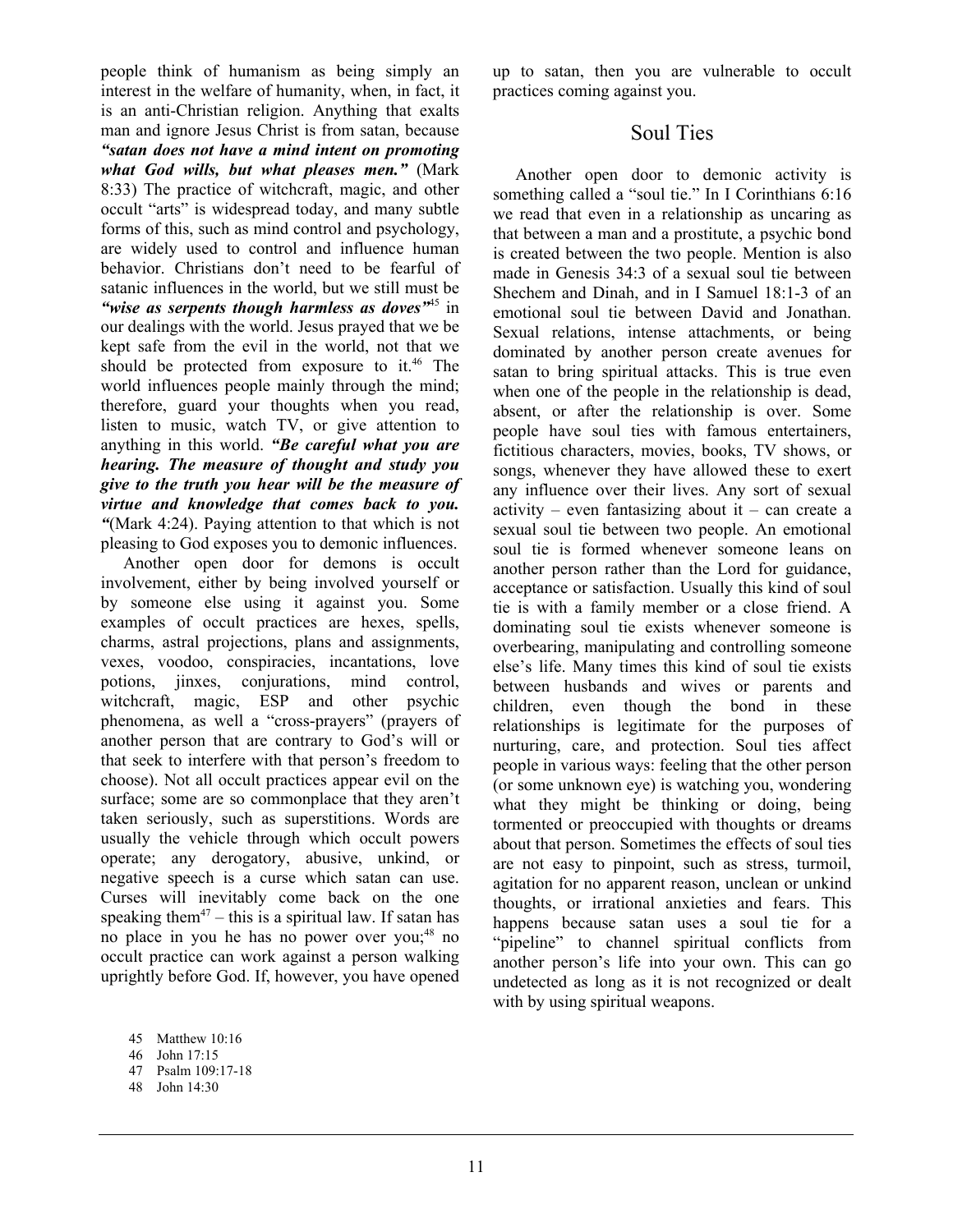## Rule Your Mind

 To counter satan's attacks there are several things you must learn to do. First of all, rule your mind! You can control what you think about, because your mind belongs to you. What you allow to go on inside you will express itself in your behavior, as Jesus said in Mark 7:20-23 (KJV): *"That which cometh out of a man, that defileth the man. For from within, out of the heart of men, proceed evil thoughts, adulteries, fornications, murders, thefts, covetousness, wickedness, deceit, lasciviousness, an evil eye, blasphemy, pride, foolishness; al these evil things come from within, and defile the man."* Your thoughts are reflected in your words: *"Out of the abundance of the heart the mouth speaks."* (Matthew 12:34) Therefore Proverbs 4:21-23 instructs us to take hold of God's words, to *"let them not depart from your sight; keep them in the center of your heart. For they are life to those who find them, healing and health to all their flesh. Keep your heart with all vigilance and above all you guard, for out of it flow springs of life."* To guard your heart, continually remind yourself what the word of God says about you instead of what satan or circumstances are saying; this involves casting down every thought is contrary to God's word and bringing every thought into obedience to Christ (2 Corinthians 10:5). *"Set your minds and keep them set on what is above, not on the things that are on the earth."* (Colossians 3:2) Go will help you, but He won't rule your mind for you; it is your job, and you must put forth the effort! Reading and thinking about the Word of God gives you ammunition against satan's thoughts. The more familiar you are with God's word, the easier it is to reject a thought the instant you recognize it is from satan. If you are having trouble blocking out satan's thoughts submit yourself to God and ask Him to give you scriptures to help you fight the battle. As you become more familiar with God's word your mind will be renewed so that you no longer think the way you used to when you were under satan's control. Read Joshua 1:7-9, Romans 12:2, Hebrews 12:2, Philippians 4:6-9. You have the mind of Christ! (I Corinthians 2:16). Learn to rely on the leadings of the Holy Spirit instead of your emotions or your intellect, which can deceive you.

## The Holy Spirit and How to Receive Him

 The Holy Spirit reveals God's thoughts and purposes to those who love and obey Him.49 If you have never asked God to fill you with the Holy Spirit, ask Him now. In John 16:7 and John 14:15- 17 (KJV), Jesus told His disciples, *"It is expedient for you that I go away; for if I go not away, the Comforter will not come unto you; but if I depart, I will send Him unto you…if you love Me, keep My commandments, and I will pray the Father, and He shall give you another Comforter, that He may abide with you forever, even the Spirit of truth, whom the world cannot receive, because it seeth Him not, neither knoweth Him. But ye know Him, for He dwelleth with you, and shall be in you."*

Before Jesus ascended into heaven, He commanded his disciples not to depart from Jerusalem, but wait for the promised Holy Spirit, *"Of which," He said, "you have heard Me speak. For John baptized with water, but not many days from now you shall be baptized with – placed in, introduced into – the Holy Spirit…You shall receive power, ability, efficiency, and might when the Holy Spirit has come upon you; and you shall be My witnesses in Jerusalem and all Judea and Samaria and to the ends of the earth."* (Acts 1:4-5, 8) When the day of Pentecost came as His disciples were waiting together, *"suddenly there came a sound from heaven like the rushing of a violent tempest blast, and it filled the whole house in which they were sitting. And there appeared to them tongues resembling fire, which were separated and distribute and that settled on each of them. And they were all filled – diffused throughout their souls – with the Holy Spirit and began to speak in other languages, as the Spirit kept giving them clear and loud expression (in each tongue in appropriate words)."* (Acts 2:2-4)

<sup>49</sup> I Corinthians 2:9-10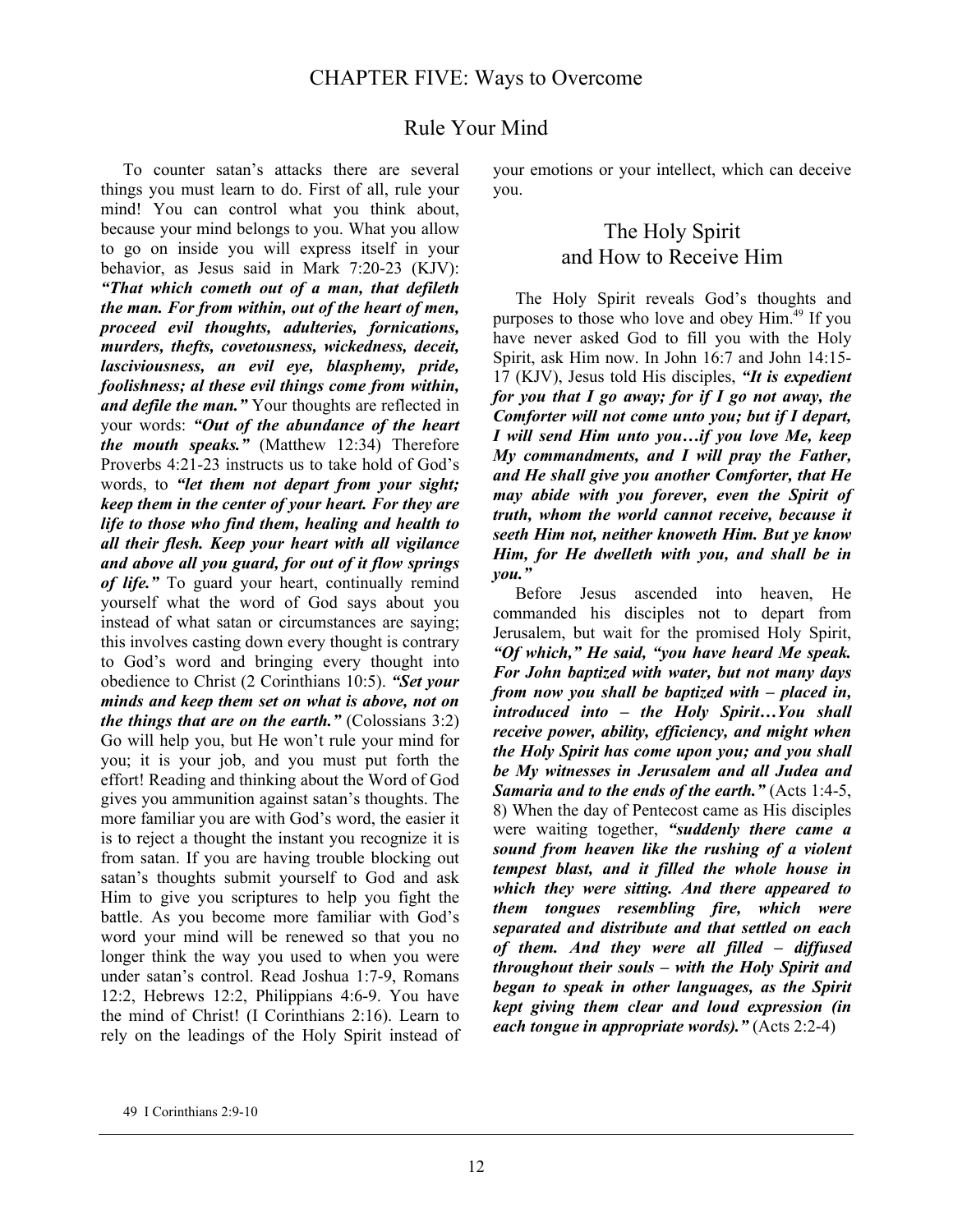Peter, speaking to the crowd that gathered to witness the spectacle, told them that this was the Holy Spirit being poured out as the prophet Joel had foretold<sup>50</sup> and that the Holy Spirit was available not only to them, but to their children, children's children*, "and to and for all that are far away, even as many as the Lord our God invites and bids* 

*come to Himself.*" (Acts 2:39) So the Holy Spirit is available to you; all you have to do to receive Him is to ask God. *"If you then, evil-minded as you are, know how to give good gifts to your children, how much more will your heavenly Father give the Holy Spirit to those who ask Him."* (Luke 11:13) You can pray a prayer like this:

Heavenly Father, I come to you in Jesus' name. I confess Jesus Christ as my Lord and Savior. I thank You for sending Your Son Jesus to die for me, to shed His precious blood for my sins, and You raised Him from the dead to rescue me from the power of satan. I am sorry for my sins, I do repent of them, and by Your help and grace I'll live for you from this day forward. I thank You, Father, that I am not Your child through Jesus Chris, for He is my Lord.

I renounce you, satan, your principalities and powers and spirits of wickedness, and all your evil ways; you are not my god, and I will not serve you.

Now, Father, Your word says You will give me the Holy Spirit if I ask; so I ask you to fill me with the Holy Spirit. I will speak in that new language You give me to praise You with, and I thank You that You promised to lead me into all truth and give me power to be Your witness, to bring glory and honor to the name of Jesus.

By faith I now receive the Holy Spirit, and I thank You in the precious name of Jesus. Amen.

 If you sincerely prayed this prayer, begin to operate your mouth and vocal cords and expect God to form a new language within you as you exercise your faith and speak it forth. You will do the speaking; God won't take control of you or "make" you speak in that new language. It does not have to make sense to your ears – in fact, it may sound like babbling or baby talk; but God puts the Holy Spirit in you so that when you allow Him to speak through your voice, it will be something which doesn't have to go through your thought processes.51 In life there are times when we *"do not know what prayer to offer nor how to offer it worthily as we ought, but the Spirit Himself goes to meet our supplication and pleads in our behalf with unspeakable yearnings and groanings too deep for utterance."* (Romans 8:26) *"For he that speaketh in an unknown tongue speaketh not unto men, but unto God; for no man understandeth him, howbeit in the Spirit he speaketh mysteries."* (I Corinthians 14:2, KJV) By being obedient to God and taking the step of faith to speak in tongues, not going by your feelings or intellect, God will

confirm to you the reality of being filled with His Holy Spirit.<sup>52</sup> "But you, beloved, build yourselves up on your most holy faith – make progress, rise like an edifice higher and higher – praying in the Holy Spirit." (Jude 20)

#### The Power of Praise

 When you receive the Holy Spirit and start getting excited about the Word of God you become a threat to satan because you are now equipped with the power to overcome him. You need to face the fact that you will be tested and tried. Rather than letting this upset you, respond to the threat of testing and trial y rejoicing in the Lord.53 Don't thank God for the trial, because satan is the one who is trying you thank God for His deliverance and for the promises in His word that provide the way to overcome in every situation. God is the umpire, and He won't let you be tested beyond what you can handle but will always provide a way of

<sup>50</sup> Acts 2:1-21, Joel 2:28-32

<sup>51</sup> I Corinthians 14:14

<sup>52</sup> Romans 8:16

<sup>53</sup> James 1:2, I Thessalonians 5:18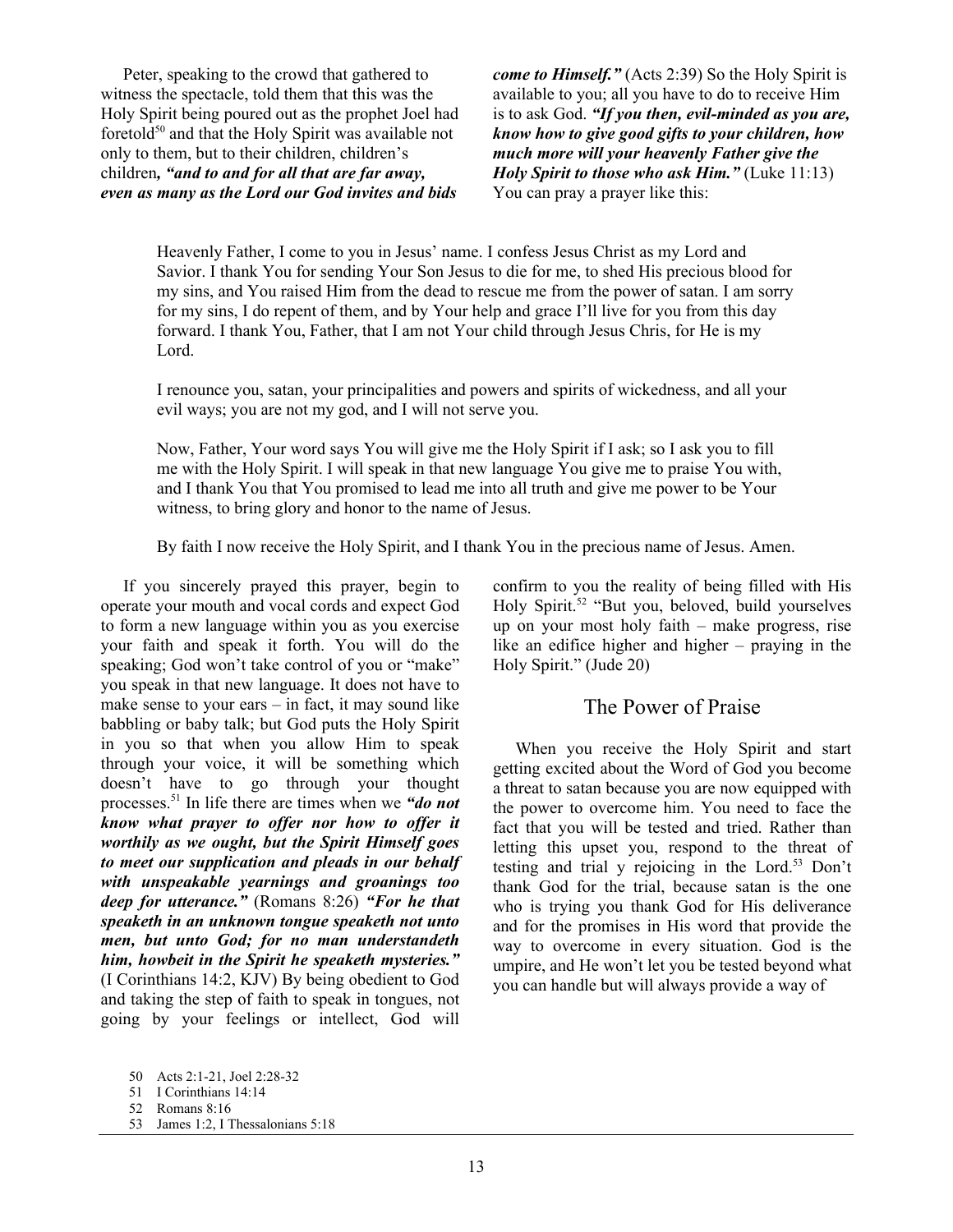escape.54 Sing praises to God whenever you feel like grumbling and complaining. God will accept your praise even when you don't feel like praising Him; this is the "sacrifice of praise."<sup>55</sup> God inhabits the praises of His people,<sup>56</sup> and He will come quickly to your aid when you turn to Him with praise and thanksgiving. See Acts 16:24-26. Praising God is one of your most useful weapons against satan*. "Let the saints be joyful in glory; let them sing aloud upon their beds. Let the high praises of God be in their mouth and two-edged sword in their hand, to execute vengeance upon the heathen and punishments upon the people; to bind their kings with chains and their nobles with fetters of iron; to execute upon them the judgment written; this honor have all His saints."* (Psalm 149:5-9 KJV) Praising God and speaking His word is a "two-edged sword" that rips satan's kingdom to shreds.

#### Freedom From Condemnation

 If you know of any sin in your life, confess it, ask God to forgive you and cleanse you, and then turn away from it; otherwise, satan will use it to beat you over the head with condemnation. When you confess your sins and ask God to forgive you, He washes them away and cleanses you by the blood of Jesus.<sup>57</sup> After your sins are dealt with and forgiven, God forgets about them.58 *"There is therefore now no condemnation to them which are in Christ Jesus, who walk not after flesh, but after the Spirit."* (Romans 8:1 KJV) When you have sinned, God doesn't condemn you, He convicts you – He tells you about specific instances where you committed a wrong; but He never beats you over the head, condemning you and making you feel like giving up – that's satan's method. Conviction by the Holy Spirit always leads and encourages you to do right, whereas condemnation by satan pushes you to the point of despair, causing you to focus in on how bad you are and what you've done wrong. When you have asked God to forgive you for something, believe that it's done and walk on with the Lord in peace. Accept forgiveness of your sins by faith and not on the basis of anything you have

58 Hebrews 8:12

done or any merits you have earned. *"This is the work that God asks of you, that you believe in the one whom He has sent (Jesus)."* (John 6:29*) "He who trusts in Him never comes up for judgment; for him there is no rejection, no condemnation; he incurs no damnation."* (John 3:18) Don't let satan get you to dwell on past shortcomings and failures; give those things to God and then tell satan to "get lost!" "Forget what lies behind and strain forward to what lies ahead; press on toward the goal to win the prize to which God in Christ Jesus is calling us upward." (Philippians 3:13-14)

#### Will To Forgive

 Just as God willingly forgives and forgets our sins, we must be quick to forgive those who have sinned against us and to forgive ourselves also. Unforgiveness towards self and others will block you from receiving God's forgiveness and will open you up to satan's tormentors – fears, frustrations, and sicknesses.59 Unforgiveness is a sin, and you can't stand strong against satan with unrepented sin in your life. Don't give satan an inch! Forgive everyone you know who has hurt you or done you wrong, and forgive yourself. Do this by faith. You may not feel like you can forgive. But go ahead and express to God your willingness to do so and He will release you from the bitterness and hurt.

#### Be Sure of Your Authority

 In Acts 19:13-16 we read about some men who were unsuccessful in using the name of Jesus to cast out a demon because they weren't born again believers. They had no right to use Jesus' name against satan; they were merely imitating something they heard Paul do. Therefore, they had no authority against satan, and he quickly overpowered them. That's what he will try to do to you if you start fighting him without first getting things right between you and God. If you don't know whether or not you are saved, the remedy is simple: ask Jesus to come into your heart. Make Him Lord of your life, and confess your faith in Him.

<sup>54</sup> I Corinthians 10:13

<sup>55</sup> Hebrews 13:15

<sup>56</sup> Psalm 22:3

<sup>57</sup> I John 1:9

<sup>59</sup> Mark 11:25-26, Matthew 18:21-35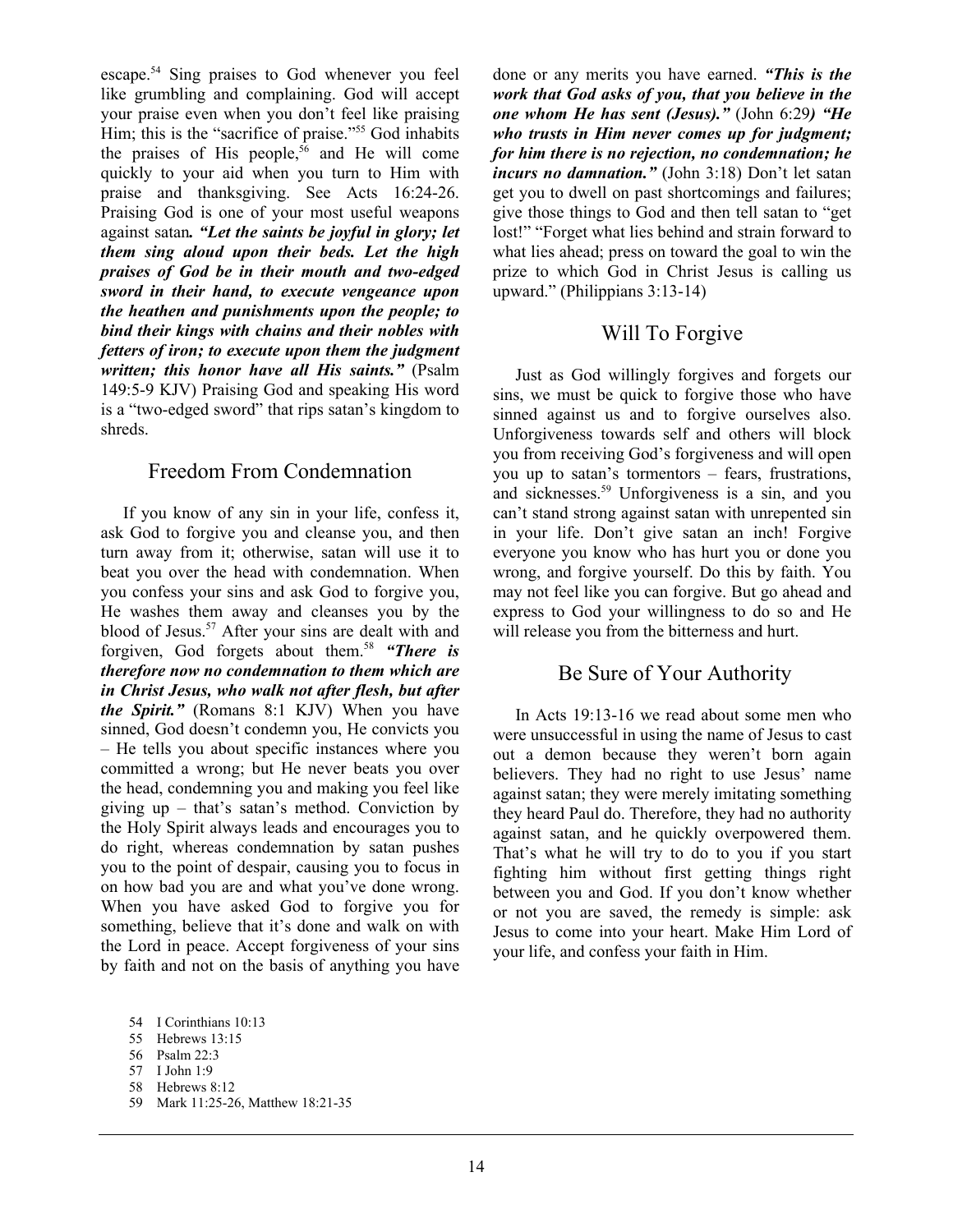*"If you acknowledge and confess with your lips that Jesus is Lord and in your heart believe that God raised Him from the dead, you will be saved. For with the heart a person believes and is so justified, declared righteous, acceptable to God, and with the mouth he confesses – declares openly and speaks out freely his faith and confirms his salvation."* (Romans 10:9-10)

## Faith is the Victory

 One thing you will learn when you start fighting satan and his demons is that they don't give up easily. Sometimes the battles can be fierce, and at

times it may look like you are losing. *"But thanks be to God, who is Christ always leads us in triumph."* (2 Corinthians 2:14) Remember, you're not fighting on your own. Jesus defeated satan and his forces by shedding His blood for us, and we only have to believe God and speak His word in order to have and enjoy that victory.<sup>60</sup> Don't let go of God and His word! Jesus in us is greater than satan is in the world. $61$  Jesus gave us authority in His name over all the powers of satan. $62$  Take God at His word and act on it. *"Submit yourselves therefore to God; resist the devil, and he will flee from you."* (James 4:7 KJV)

- 60 Revelation 12:11
- 61 I John 4:4
- 62 Matthew 10:1, Luke 10:19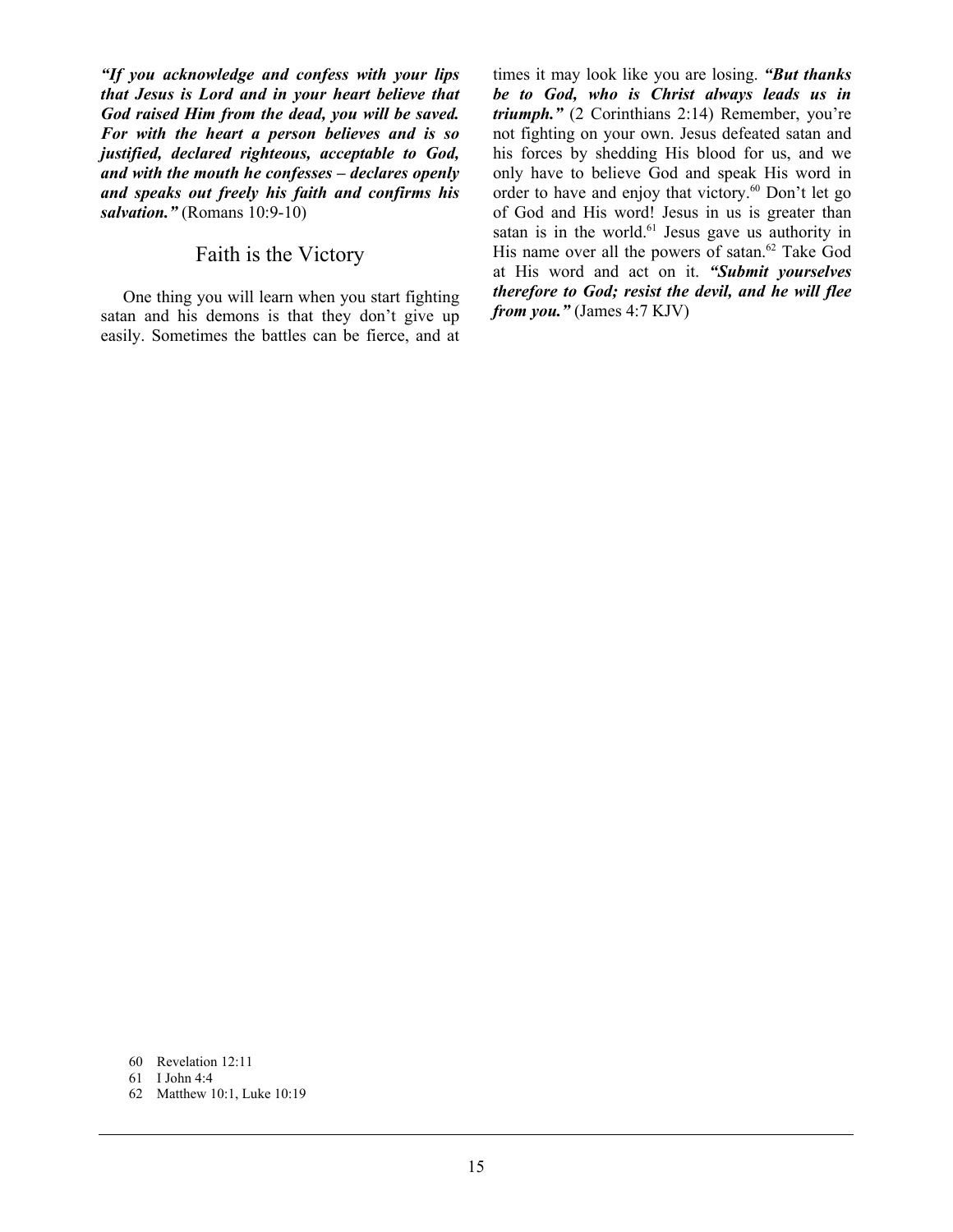#### Binding Demons

What can you do when you demons operating? First, you can bind them, which means forbidding them to act in some particular way or situation. As a son of God you have the authority to bind satan (according to Matthew 16:19 and 18:18) whenever you see something happening or about to happen in your domain that isn't a "good and perfect gift" – in other words, anything destructive, evil, or ungodly. If you don't know exactly what to call it, ask the Holy Spirit to reveal to you the name of the demon. When it is obvious what satan is trying to do, you can bind it by the name of whatever it appears to be – tornado, heart attack, car accident, fear, loneliness, depression, etc.

#### Casting Out Demons

 Cast demons out when they are in a place that belongs to the Lord Jesus Christ. Casting out demons is a sign that should follow true Christians,63 since it was a vital part of Jesus' ministry, even to the point of His referring to it as "the Children's bread."64 Deliverance (another name for casting out demons) is for Christians. Why shouldn't it be for non-Christians? Because scripture tells us that seven times as many demons will come back to re-enter the "house" (the person) if it remains empty – that is, not filled with the Holy Spirit and word of God.<sup>65</sup> It is better to bind demons in an unbeliever rather than to cast them out, except when they are hindering that person from confessing Jesus Christ as Lord and Savior.

 There are many different methods and techniques used in casting out demons, and new methods frequently are discovered as deliverance ministers seek God for help. In general, the more thoroughly prepared a person is to receive deliverance, the easier it will be for him. The following is an outline of some recommended steps to prepare a person to receive deliverance.

#### Setting Up a Deliverance Ministry

The person wanting deliverance should be spiritually ready. More than just wanting to be free from what is bothering him, he should desire to be free from everything in him that hinders his relationship with God. He should be a born-again Christian who is honest with himself and God. He should understand enough about the spirit realm to know that demons exist and that they are the sources of his problems. He should accept the scriptural validity of deliverance and should desire it enough to ask for it himself (if, of course, he is in control of his faculties enough to do so). One of the best ways to prepare for deliverance is to fast and pray.66 Anointed preaching of the word of God helps to prepare a person for deliverance; those who regularly associate with a body of committed believers where the whole word of God is preached are the most receptive to the ministry of deliverance.

The deliverance ministers should be spiritually prepared and in harmony with one another. Preferably they should have received prior instruction on how to minister deliverance; generally, a person should have received deliverance himself before trying to minister it to someone else. The ministers should be committed to the Lord Jesus Christ, baptized in the Holy Spirit and familiar with the gifts of the Spirit so they can recognize God's voice giving them discernment of spirits.<sup>67</sup> Whenever possible, there should be at least two deliverance ministers present, one of whom will be the "leader" who does most of the praying and talking. As a rule, it is a good idea for the ministers to be the same sex as the person receiving in order to avoid the appearance of evil, $68$  as well a to minimize embarrassment if anything relating to sex is dealt with. *"All things should be done with regard to decency and propriety and in orderly fashion."* (I Corinthians 14:40)

66 Matthew 17:19-21

<sup>63</sup> Mark 16:17

<sup>64</sup> Mark 7:27

<sup>65</sup> Matthew 12:43-45

<sup>67</sup> I Corinthians 12:8-10

<sup>68</sup> I Thessalonians 5:22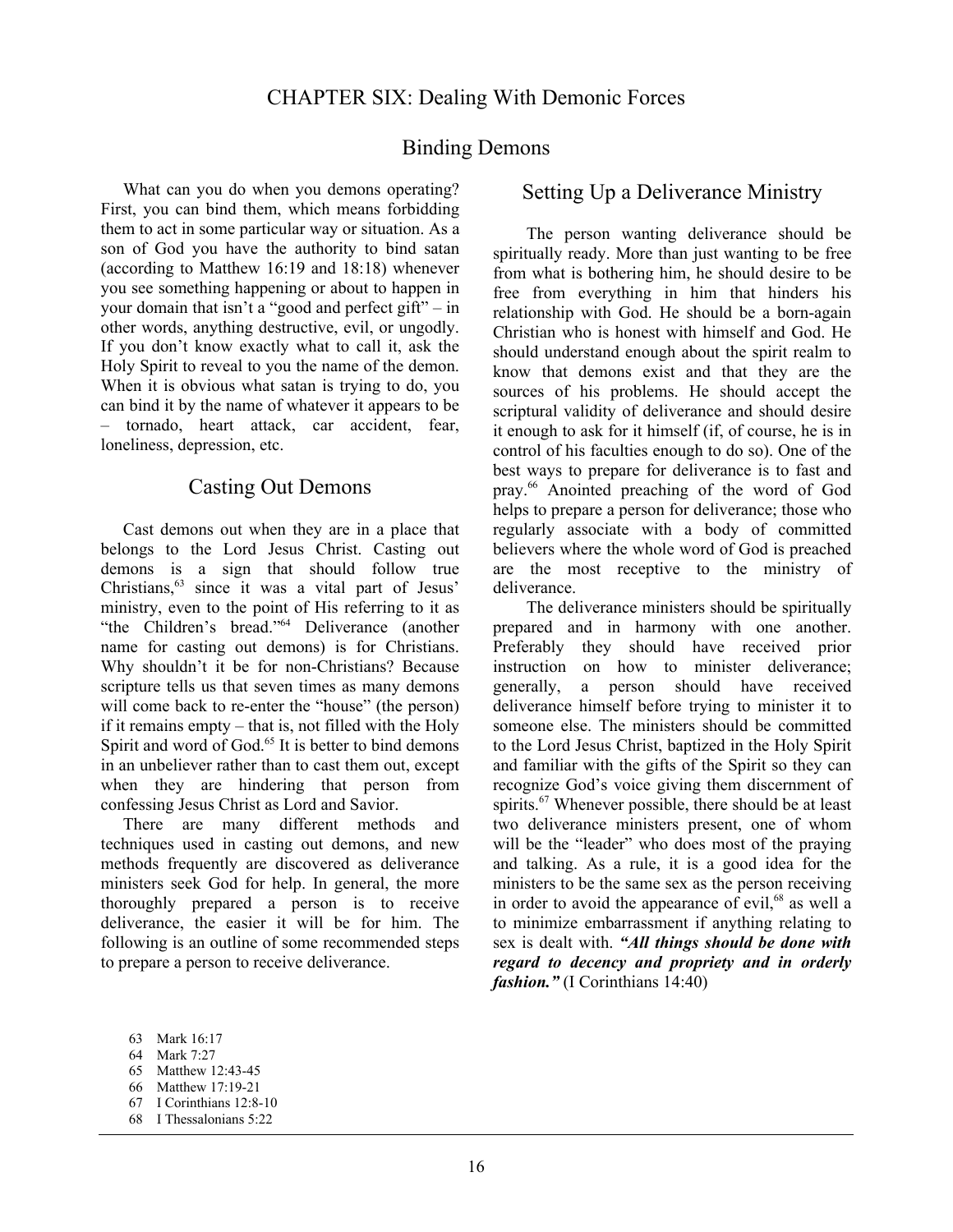The first deliverance a person goes through should be thorough: family curses and soul ties need to be broken, all occult involvement should be renounced, and then demons should be cast out as the Holy Spirit gives discernment. If there is a time limitation, deal only with specific demons in problem areas and simply bind the rest of the demons to be cast out some other time. A person should receive only as much deliverance as he is able to maintain afterwards; God knows how much this is and the Holy Spirit will reveal to the ministers when to stop.

Although it isn't necessary for a person to understand intellectually what is going on in his deliverance, any details that bother him should be explained as simply as possible. The person receiving deliverance should have confidence that the ministers know what they're doing and that they are led and guided by the Holy Spirit.

Demons can come out in several ways: coughing, yawning, gagging, retching, vomiting, screaming, shaking, thrashing, convulsing, laughing, speaking in false tongues, even carrying on conversations. When allowed to go unchecked, violent manifestations serve only to hinder the deliverance, to injure or embarrass the person, or to glorify satan by putting on a show. In order to keep this from happening, take authority $69$  over satan before the deliverance ministry gets started. Command all demon spirits to come out quickly and quietly and go directly to the dry places,  $\frac{70}{10}$  never to return and harass that person, the ministers, or anyone in that area. Command the demons not to hurt or tear the person or make him unconscious, nor to speak or display themselves in any unseemly manner. This is what Jesus did in Luke 4:41: *"Demons came out of so many people screaming and crying out, 'You are the son of God!' But He rebuked them, and would not permit them to speak, because they knew that He was the Christ, the Messiah."* Taking authority from the start will

help the person be less apprehensive about what is about to happen, and thus he will receive more readily. Deliverance is accomplished by faith; there is no need to look for overt physical manifestations to determine whether a demon has left or whether you called it by the right name. Depend on the Holy Spirit to reveal any information you need in a deliverance.

The ministers should first submit themselves to God, repent of any known sin, and pray for the cleansing and protection of the blood of Jesus. They should then ask the Holy Spirit to guide them, giving them discernment of spirits, words of wisdom and knowledge, and any other gifts of the spirit as needed.

The ministers should bind transmitting and transferring of demons, and anything else that might interfere with the deliverance ministry. They should bind all "ruler spirits" in the heavenly sphere, since these are the ones who have been giving orders to the demons you are casting out. Charge Michael the war-angel and the ministering angels to sand by and  $assist<sup>71</sup>$  in removing all demons. Should a demon refuse to obey any command in the name of Jesus, charge Michael to take it to the pit before its time.72

The person receiving must submit himself to God and ask God to forgive him for all sins. Make sure that the person is in right-standing with God before you proceed. The person must be willing to forgive and forget all who have hurt him in any way; if he has trouble doing that, encourage him to do it as an act of faith. Have him deal with any unforgiveness before going further with the deliverance. Mark 11:2-26 states that God won't forgive those who don't forgive others.

The person must openly renounce satan and his powers and principalities. He must renounce all occult practices and involvement, all oaths, vows and pledges that are contrary to the word of God (Masonic, fraternal, etc.), and all doctrines, dogmas and creeds that are contrary to God's word.

<sup>69</sup> Matthew 16:19

<sup>70</sup> Matthew 12:43

<sup>71</sup> Hebrews 1:14

<sup>72</sup> II Peter 2:4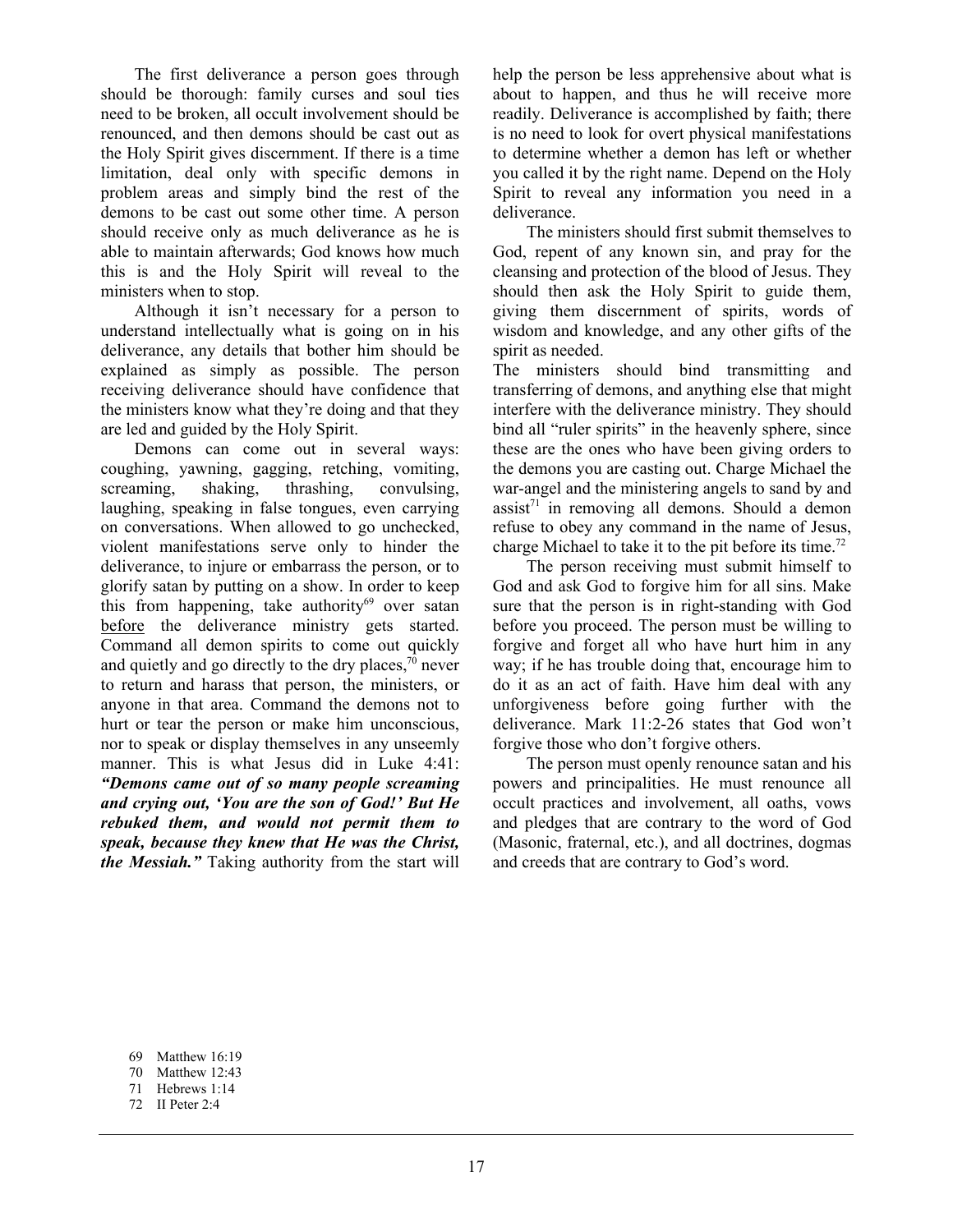The following is a prayer to renounce satan and the occult:

# Prayer for Deliverance

Thank you, Lord Jesus, for dying for my sins, for Your glorious resurrection and for making me a new creature by faith in Your precious blood.

Lord Jesus, I have a confession to make: I have not loved, but have resented certain people. I ask You to help me forgive them. I do now will to forgive  $(Put in the names of those the Lord brings to mind)$ and forgive them). And I do forgive myself also.

Lord, I have another confession to make: I have sought supernatural experience apart from You. I have disobeyed Your word. I now renounce all these things and ask You to cleanse me in spirit, soul and body, in Jesus' name.

- I renounce witchcraft and magic, both black and white.
- I renounce ouija boards and all other occult games.
- I renounce séances, clairvoyance and mediums.
- I renounce ESP (extrasensory perception), second sight and mind reading.
- I renounce all fortune telling: palm reading, tea leaf reading, crystal balls, Tarot or other card laying and 8-ball gazing.
- I renounce all astrology and interest in horoscope, planting and healing by the use of signs. (e.g. The Farmer's Almanac).
- I renounce the heresy of reincarnation and all healing groups involved in metaphysics.
- I renounce all hypnosis under any excuse or authority.
- I renounce all curiosity about either future or past, UFO's, science-fiction, mythology and that which is outside the will of God.
- I renounce all water witching or dowsing, levitation, body lifting, table tipping, psychometry, and automatic writing and other demonic skills.
- I renounce astral projection, transcendental meditation, scientology, yoga, karate, mind control, est, and other "New Age" thinking programs.
- In the name of Jesus Christ I renounce everything psychic and occult.
- I renounce all literature I have ever read in any of these fields, and all music or art dealing with the occult, and I agree to destroy any such things in my own possession.
- I renounce and break all Masonic oaths, fraternal pledges, and every vow or promise I have made which is contrary to the word of God.
- I renounce involvement with any group that denies the blood of Jesus or the divinity of Jesus.
- I renounce every religious teaching or philosophy that is contrary to the Word of God.
- I renounce every attempt to control people through the use of witchcraft, manipulation, mental suggestion, psychology, or any other power.

In the name of the Lord Jesus Christ I break all psychic heredity and any demonic hold upon my family line as a result of the disobedience of any of my ancestors.

I renounce every evil spirit that is operating against me, and I call upon You, Lord Jesus, to set me free!

When the person has renounced satan and the occult, the minister should break all hexes, vexes, curses, cross-prayers, plans, conspiracies, and assignments, incantations, voodoo, conjurations, love potions, charms, witchcraft, mind control,

psychic manipulations, astral projections, and magic that have been set against him. Command all words contrary to God's word spoken against the person or his family to fall dead to the round and bear no fruit.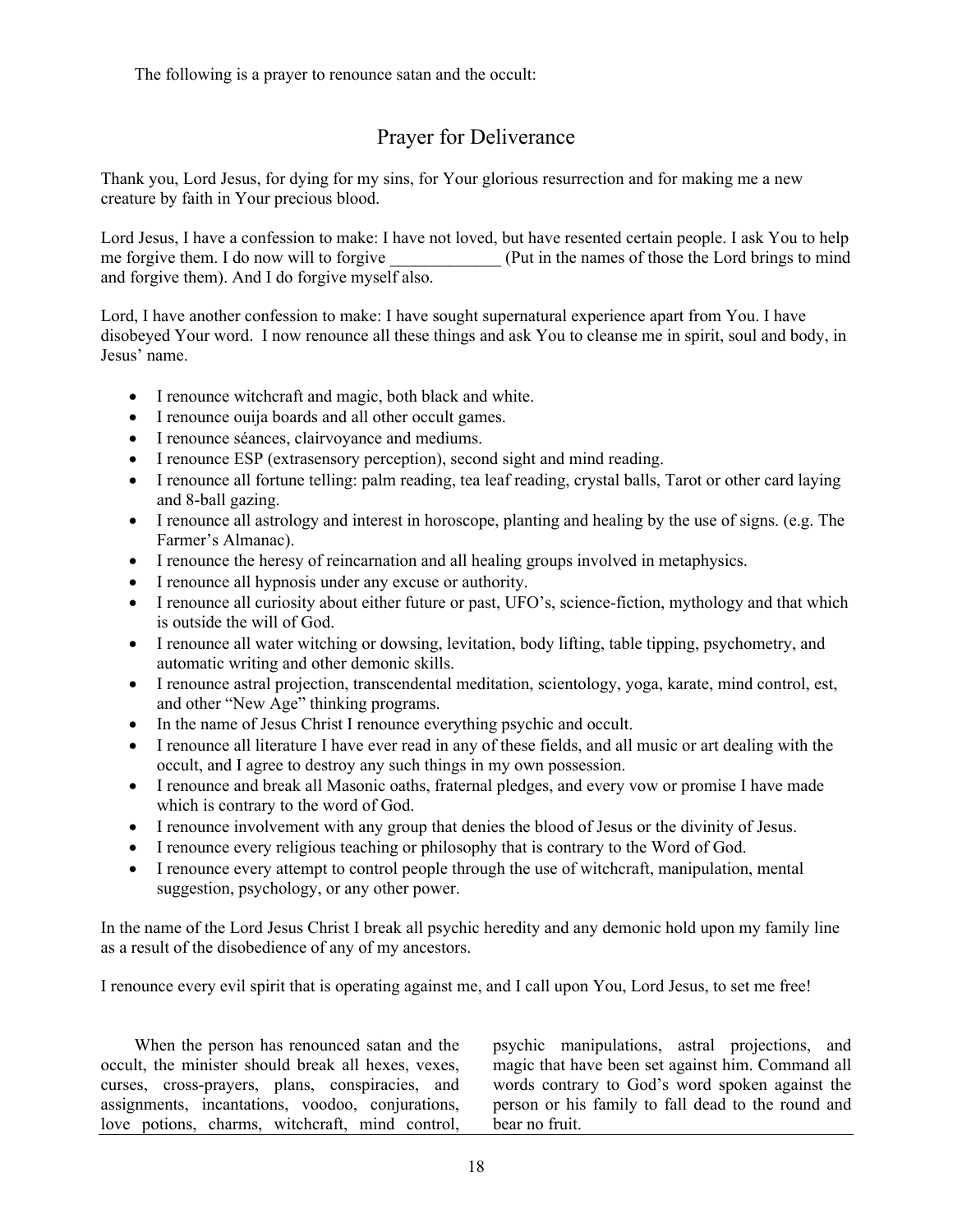Have the person break all ungodly soul ties – sexual emotional, and dominating – in Jesus' name. Ask the Holy Spirit to recall to the person's mind everyone with whom they have had a soul tie and break each one specifically, by name if possible. If the names are forgotten, some other description will do (like "the red-headed girl in Boston," or "my second grade teacher").

 The sins of ancestors cause curses to come down from previous generations; $^{73}$  the person receiving needs to know that not every curse affecting him is the result of what he himself has done. Explain that some demons may be cast out that the person has never been aware of having (for example, a demon of alcoholism can be present in a person who never drank anything alcoholic). Many times demons from inherited curses remain "latent" – they pretend not to be there – so that the person thinks he doesn't have the problem (and it may even disgust him), until he is caught in a compromising situation and gives in, at which time the demon will manifest in full force.

 Now the person is ready to have demons cast out. This usually works best in conjunction with breaking the curses,<sup>74</sup> since demons use the curses as a "legal" excuse for being there (and if the curses aren't broken the demons could claim they don't have to go). Another reason for breaking the curses at this point is that each curse deals with a specific sin, which gives the ministers an orderly way of calling out myriads of demons that can infest a person. Before you start breaking curses, tell satan that Jesus bore in His body all the curses for the  $person<sup>75</sup>$  and cancelled all legal rights satan would have to attack him, nailing all his sins to His cross.<sup>76</sup>

Then break each curse individually and specifically; the person receiving can indicate his agreement by saying "Amen" or "so be it for me and my household."

 The best way for a person to release a demon is to cough. There is nothing "magic" about coughing; it is to show satan that the person wants to be rid of the demon being called out. The word meaning "spirit" in both the original Bible languages means "breath;" this is another reason why coughing is an appropriate way to expel demon spirits. Since most demons came in through breath, they can go out the same way. Ask the person not to speak in tongues during the deliverance, because the Holy Spirit speaking through a person always ha a binding effect on demons inside of him.

 When the deliverance is complete, pray for God to fill the void left by the departed demons. Pray for the person to receive more of God; ask Him to bring forth the fruit of the Spirit<sup>77</sup> in him. Pray for the person to have the blessings of God in his life.78 Ask God to create a desire for the Word of God and a deeper revelation of Jesus Christ. Stress the importance of staying full of the word after receiving deliverance. Matthew 12:43-45 shows that demons try to regain territory they have lost, and they usually succeed if the "house" is not filled with the Holy Spirit and the word of God. The way to stay filled is to pray in tongues and read and meditate on the word. If the person has never received the Holy Spirit with the evidence of speaking in tongues, pray with him to receive. Praying in tongues enables a person to intercede for things he has no natural awareness of, which is a great advantage in battling unseen spirit forces.

- 75 Galatians 3:13
- 76 Colossians 2:14-15
- 77 Galatians 5:22-23
- 78 Deuteronomy 28:1-14

<sup>73</sup> Exodus 20:5, Deuteronomy 5:9

<sup>74</sup> See Curses of the law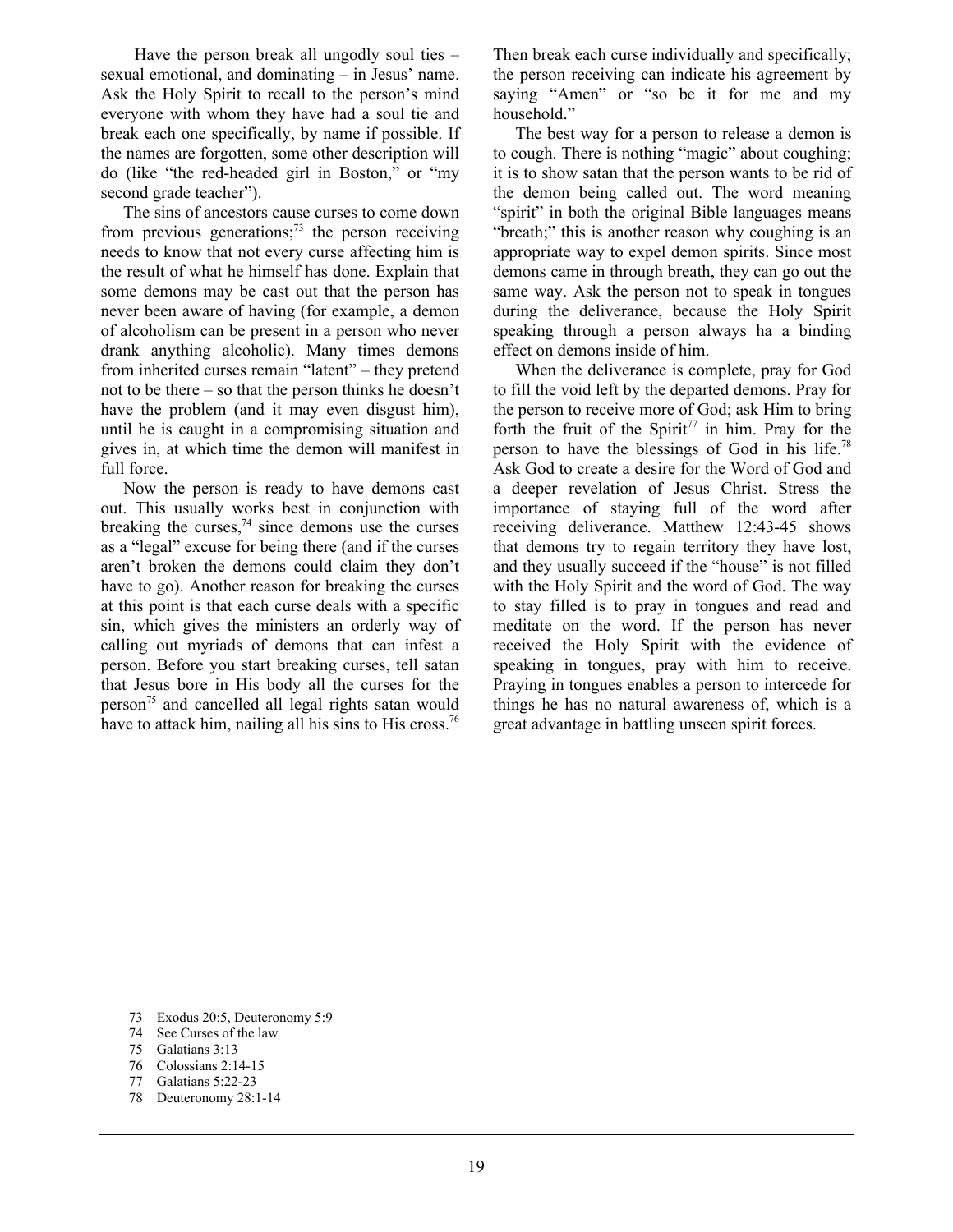## CHAPTER SEVEN: Walking Your Deliverance

 Deliverance is not a one-time event. After you have had demons cast out, recognize that your war with satan is now on for real! Demons are much easier to battle on the outside than they were on the inside, but you must "keep the door closed" so they don't come back in. Here are some things you can do to keep them out:

## The Crucified Life

 First, learn to deny self and life the "crucified life."79 Lay aside your old elf-nature with all its fleshly appetites, moral conflicts and agitating passions; do this every day! It takes a deliberate decision to commit yourself without reservation to the Lord Jesus Christ. Whatever the cost, decide that you are going to seek after the things of God. *"Work out your own salvation with reverence and awe and trembling, with serious caution, tenderness of conscience, watchfulness against temptation; timidly shrinking from whatever might offend God and discredit the name of Christ. Not in your own strength, for it is God who is all the while at work in you – energizing and creating in you the power and desire – both to will and to work for His good pleasure and satisfaction and delight."* (Philippians 2:12-13)

One of satan's common ploys is to get you to believe that it's all up to you, so that you wear yourself out trying to be good enough for God. Will-power and self-effort are not the same thing as "the crucified life." Crucifying self means accepting God's word as true and making a daily commitment to live by it. God's word contains everything you need to live a victorious life. *"For His divine power has bestowed upon us all things that are requisite and suited to life and godliness through the full, personal knowledge of Him who called us by and to His own glory and excellence."* (2 Peter 1:3) To receive what God has provided, believe His word. Believing God is more than just an intellectual process; it means acting on the word (James 2:17), being a do-er and not merely a hearer of it (James 1:22). This often means you will have to disregard what your mind or your feelings are telling you, *"for we walk by faith, not by sight or appearance"* (II Corinthians 5:7). Even though the way is straight and narrow, it is not impossible. God will enable us to deny self and live for Him as we entrust ourselves into His care.

#### Put On God's Armor

God instructs us to put on His full armor, $80$  "that you may be able to resist and stand your ground on the evil day of danger, and having done all the crisis demands, to stand firmly in your place." (Ephesians 6:13) Each piece of armor is something we need in order to combat satan.

To protect us from lies and deception, God has given us the **belt of truth**; this covers our "loins," the reproductive area, which is one of the most sensitive areas of the body. God's truth will keep us from believing or telling lies, or accepting anything untrue or contrary to God's word. We get the truth by abiding in God's word, meditating on it, acting on it, speaking it, and letting it govern our lives.<sup>81</sup>

 The **breastplate of righteousness** protects our heart, the "inner man," giving us right-standing with God and *"full freedom and confidence to enter into the Holy of Holies (God's presence) by the power and virtue in the blood of Jesus."* (Hebrews 10:19) We are righteous because Jesus is righteous, and His righteousness is imparted to s only as we accept Him and His word. Without awareness of our right-standing with God, we would be unable to contradict satan's accusations against us.

 The **shoes of peace** guard our feet so that we can follow the Lord without stumbling and face the enemy with stability, promptness, and readiness. Without God's peace we couldn't stand against the onslaughts of fear, doubt, unbelief, unrest, tension, worry, and anxiety that satan is constantly trying to bring it up.

 The **shield of faith** is our "hiding place;" it covers us fully and protects us from satan's "flaming arrows" – those fiery trials, evil thoughts and temptations – causing them to bounce off and not touch us as we exercise our faith. Through faith we can overcome the world, the flesh, and satan. $82$ *"With God nothing is impossible"* (Luke 1:37) *"All things are possible to him who believes."* (Mark 9:23)

<sup>79</sup> Luke 9:23-25

<sup>80</sup> Ephesians 6:14-18

<sup>81</sup> John 8:31-32

<sup>82</sup> I John 5:4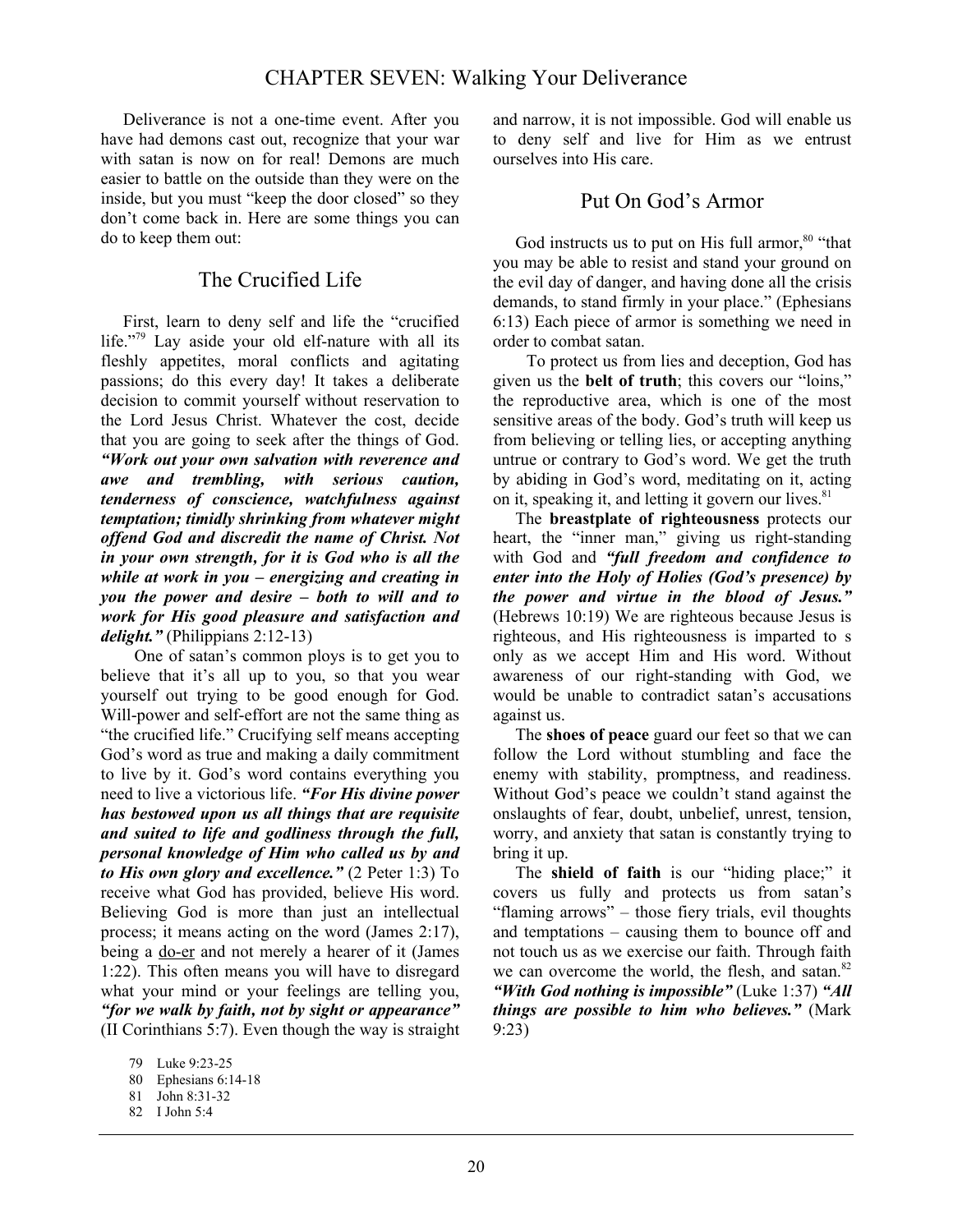The **helmet of salvation** covers the head, the place where knowledge is stored, options considered and decisions made. Knowing God personally and experiencing His love through Jesus Christ saves us from mental agony, confusion, misunderstanding and poor judgment here and now as well as saving us from eternal damnation. Knowing the word of God protects us from satan's influence on our minds, because the word offers alternatives to the thoughts and accusations satan tries to put there.

 Finally, we have the **sword of the spirit**, the word of God, as the offensive weapon. More than just a defense, the word gives us power to go after satan and cut his kingdom to pieces! It hurts him every time we speak the word in faith; it hurts him every time we bind him or command him to obey the name of Jesus. The word of God gives us complete authority over satan. Not only that, it is a "reference manual: giving us detailed instructions on how a son of God is to operate in this world. The word reveals the manner in which satan and his kingdom operate, and it gives us examples of how ordinary men and women overcame evil by using the weapons God has given us. God honors His word above His name,<sup>83</sup> and nothing can overpower the word of God when it is used properly in faith. *"Is not My word like fire, says the Lord, and like a hammer that breaks in pieces the rock of most stubborn resistance?"* (Jeremiah 23:29)

## How to Deal With Failures

 Remember that satan will try to condemn you and tell you to give up if you slip or stumble after receiving deliverance. Always run to Jesus with your failures and shortcomings! He bore all your weaknesses,<sup>84</sup> and His blood will cleanse your sin and remove you from sin.<sup>85</sup> Deliverance doesn't automatically make you perfect, but it does give you more freedom to be the way God wants you to be. Simply trust that God is at work in you and that He will complete what He has begun; $86$  He will perfect that which concerns you. $87$  If you find that you are falling short in some area and you have let satan back in, confess your sin to God and repent, then take authority over satan in the name of Jesus and command him to leave you! As you continue to

87 Psalm 138:8

walk with the Lord, you may find that you need more deliverance in certain areas That's nothing to be ashamed of; everyone has that sin which so easily besets them.<sup>88</sup> Praise the Lord that you know where your help comes from; run to Jesus with your problems.

#### Clean House!

 If you want to keep satan out of your life, destroy anything that represents his kingdom: occult books and objects, and all symbols from satanic sources or origin (owls, frogs, snakes, stars, buddhas, dragons, statues of heathen gods, cupids, charms, hex signs, zodiac signs, and any grotesque or drug-influenced art works, etc.) Destroy anything that would cause you to be drawn to a former source of bondage, such as a photograph, keepsake or trinket associated with something from the past that you have been delivered from. There are certain types of music which are heavily influenced by satan and associated with a sinful life-style such as rock' n roll, country-western, jazz, blues, disco, new wave, heavy metal and avante-garde space music. It is better not to listen to any style of music that does not glorify God, even seemingly harmless music like easy listening and classical, because satan can use music to distract our minds from that which is pure and holy to that which is worldly and vain. Most popular entertainment – TV programs, movies, magazines and books – are filled with messages that are contrary to the word of the living God and can be real hindrances to living an overcoming Christian life. Ask God to show you anything in your home or environment that is an open door to satan, destroy it and renounce any ties with it.<sup>89</sup> Even if the things have monetary value, "you shall not desire the silver or gold that is on them nor take it for yourself, lest you be ensnared by it; for it is an abomination to the Lord your God. Neither shall you bring an abomination into your house, lest you become an accursed thing like it; but you shall utterly detest and abhor it, for it is an accursed thing." (Deuteronomy 7:25-26) By being obedient to God, you will experience a freedom that will far outweigh any supposed benefit from keeping those things or selling them.

<sup>83</sup> Psalm 138:2

<sup>84</sup> Isaiah 53:4

<sup>85</sup> I John 1:9

<sup>86</sup> Philippians 1:6

<sup>88</sup> Hebrews 12:1

<sup>89</sup> II Corinthians 4:4, Acts 19:18-20